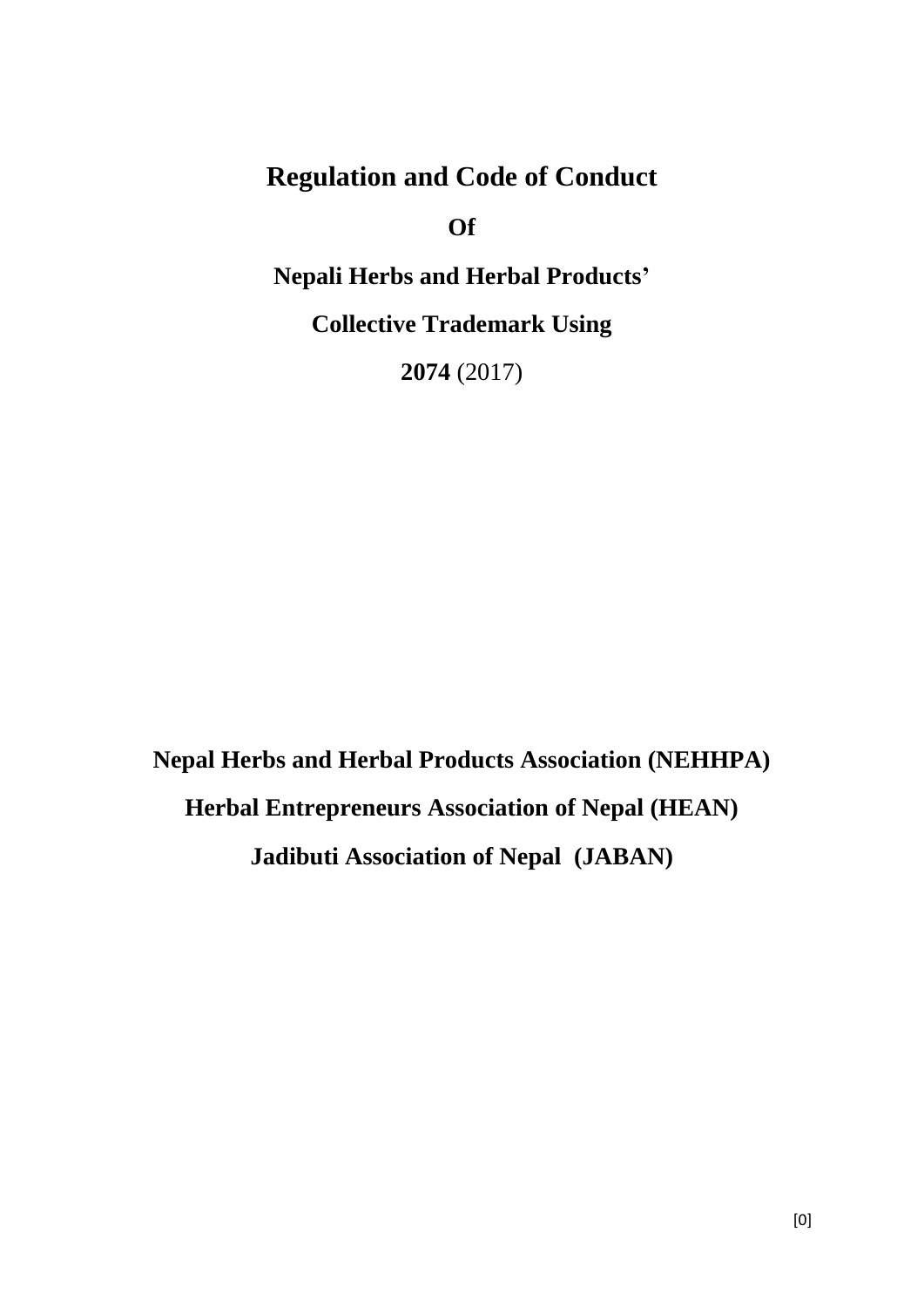#### **Objectives**

The trademark provided by the three organisations named Nepal Herbs and Herbal Products Association (NEHHPA), Herbal Entrepreneurs Association of Nepal (HEAN) and Jadibuti Association of Nepal (JABAN) has been brought into use with the following objectives:

- 1. To protect the high-standard quality of Nepali herbs and herbal products.
- 2. To support the development of competitive capability, by increasing the export, of Nepali herbs and herbal products industry and business.
- 3. To assure consumers and importers about the prescribed quality of Nepali herbs and herbal products.
- 4. To expand and develop the international market of herbs and herbal products.

## **Chapter-1**

## **Preliminary**

#### **1. Short Title and Commencement**

- 1.1 This Regulation shall be called "Regulation and Code of Conduct of Nepali Herbs and Herbal Products' Collective Trademark Using, 2074."
- 1.2 This Regulation shall come into force immediately.
- 1.3 This Regulation shall apply to members of Nepal Herbs and Herbal Products Association (NEHHPA), Herbal Entrepreneurs Association of Nepal (HEAN) and Jadibuti Association on Nepal (JABAN).

#### **2. Definitions**

Unless the subject or context requires otherwise, in this Regulation:

- 2.1 "Working Committee" means the committee formed pursuant to Clause 5.1 of Part 3. The term shall also include the Joint Committee that may be formed later by agreeing to include other associations or organisations in the committee.
- 2.2 "Association" means, separately, the Nepal Herbs and Herbal Products Association (NEHHPA), Herbal Entrepreneurs Association of Nepal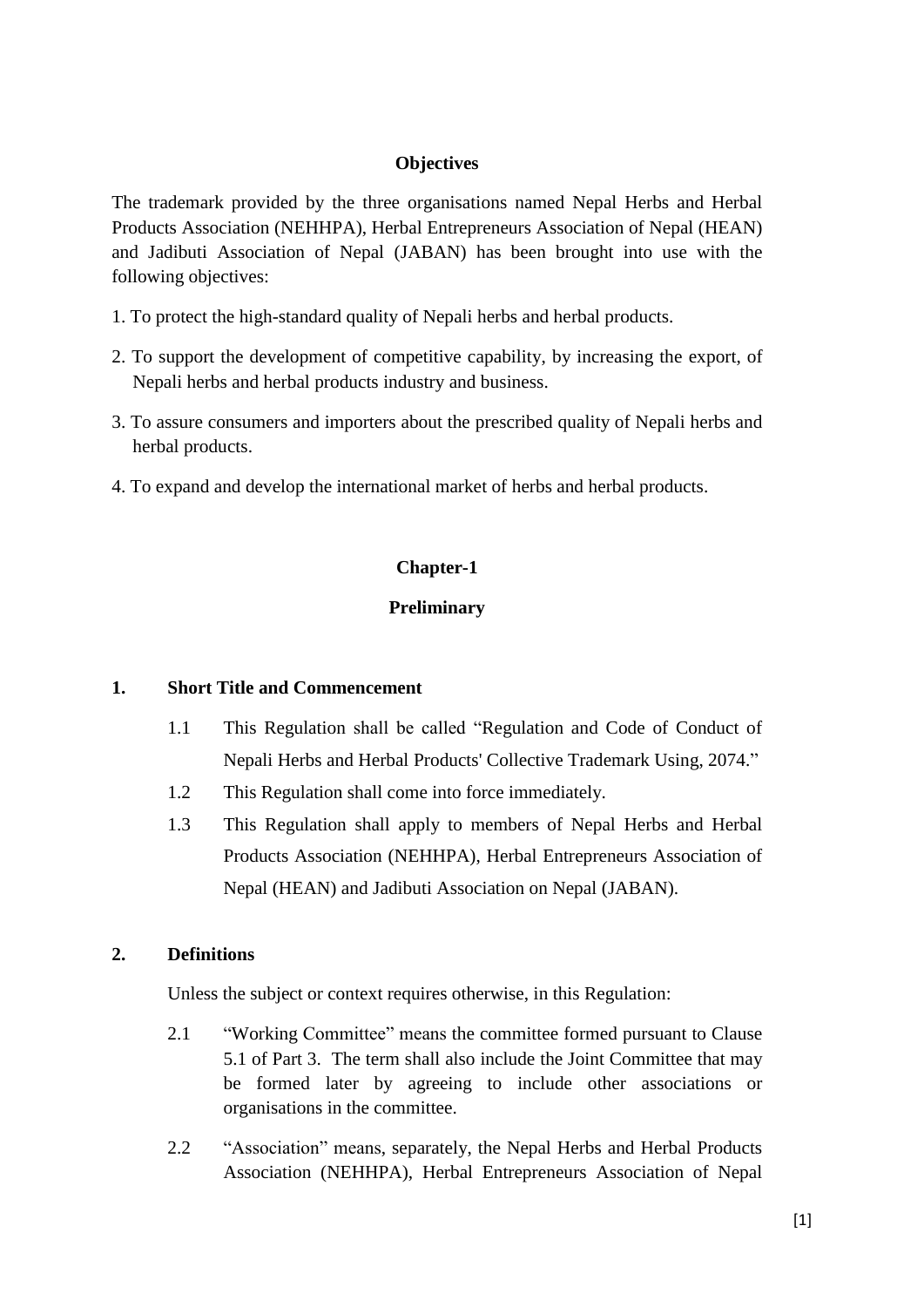(HEAN) and Jadibuti Association of Nepal (JABAN). The term shall also include any other association or organisation that accepts this Regulation and participates in the collective mark using.

- 2.2 "Committee" means the working committee of Associations.
- 2.3 "Member" means an ordinary member of an association or organisation that is included in the Working Committee, and members pursuant to this Regulation who follow this Code of Conduct.
- 2.4 "Farmer" means a farmer who is engaged in the production of herbs and herbal products.
- 2.5 "Collector" means a person or community that carries out collection of herbs.
- 2.6 "Entrepreneur" means a person who operates a business related to herbs and herbal products.
- 2.7 "Exporter" means a person, industry or company involved in the work of exporting herbs and herbal products produced in Nepal.
- 2.8 "Sub-committee" means a Sub-committee that is formed by the Working Committee for various purposes pursuant to the Regulation.
- 2.9 "Regulation" means the "Regulation and Code of Conduct of Nepali Herbs and Herbal Products' Collective Trademark Using 2074" made by the Working Committee, and any addition, deletion, amendment and modification thereto.
- 2.10 "Label" means the Collective Trademark pursuant to this Regulation, which is made with the objective of affixing it on herbs and herbal products.
- 2.11 "Herbs and Herbal Products' Collective Trademark" means the collective trademark that the Working Committee registers with the concerned agencies.
- 2.12 "Good Collection Practice" means the practice as provisioned in Schedule- 20.
- 2.13 "Good Agriculture Practice" means the practice as provisioned in Acts, regulations and other prevailing laws by Government of Nepal from time to time.
- 2.14 "Good Processing Practice" means the practice as provisioned in Acts, regulations and other prevailing laws by Government of Nepal from time to time.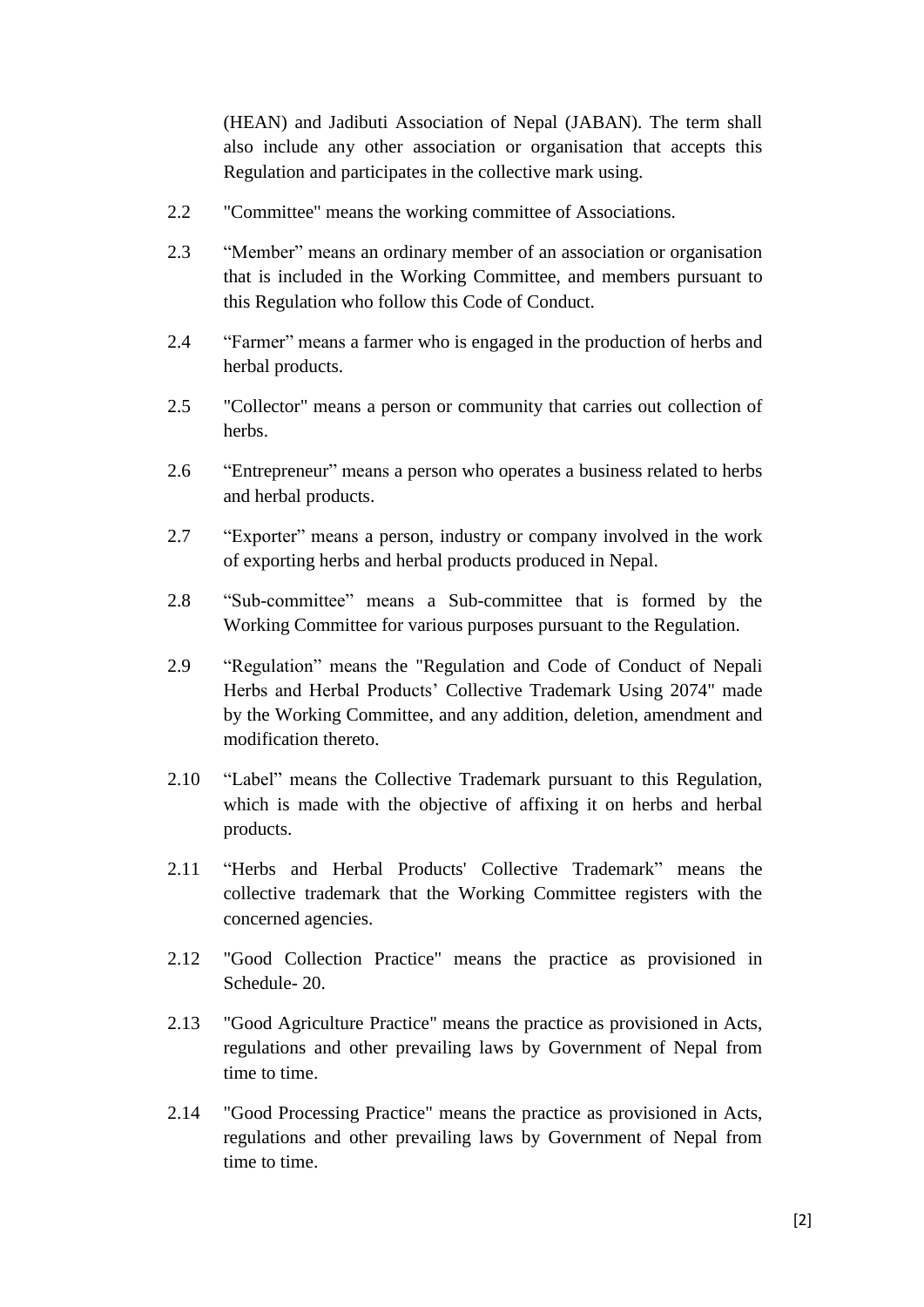2.15 "Good Business Practice" means the practice as provisioned in Acts, regulations and other prevailing laws by Government of Nepal from time to time.

## **Chapter-2**

### **Regulation and Code of Conduct**

#### **3. Regulation and Code of Conduct**

- 3.1 Compliance with this Regulation and Code of Conduct shall be the duty of all members.
- 3.2 This Regulation and Code of Conduct shall apply equally and without discrimination to all industries and businesses affiliated with the Working Committee.
- 3.3 Members shall comply with all types of standards as provisioned in the Regulation and Code of Conduct.
- 3.4 There shall be compliance with all aspects of obligations of members under the Association's laws, as well as any addition, repeal, amendment and revision made thereto from time to time.
- 3.5 In addition to complying with the provisions of this Regulation and Code of Conduct, members must also comply with any relevant Act and Rules made by Government of Nepal from time to time.

## **Chapter-3**

## **Monitoring and Evaluation Committee of Herbs and Herbal Products' Collective Trademark**

**4.** A "Collective Trademark Monitoring and Evaluation Committee" shall be formed with the support of business associations and organisations of the private sector and the Government of Nepal, for the effective deployment of Herbs and Herbal Products' Collective Trademark.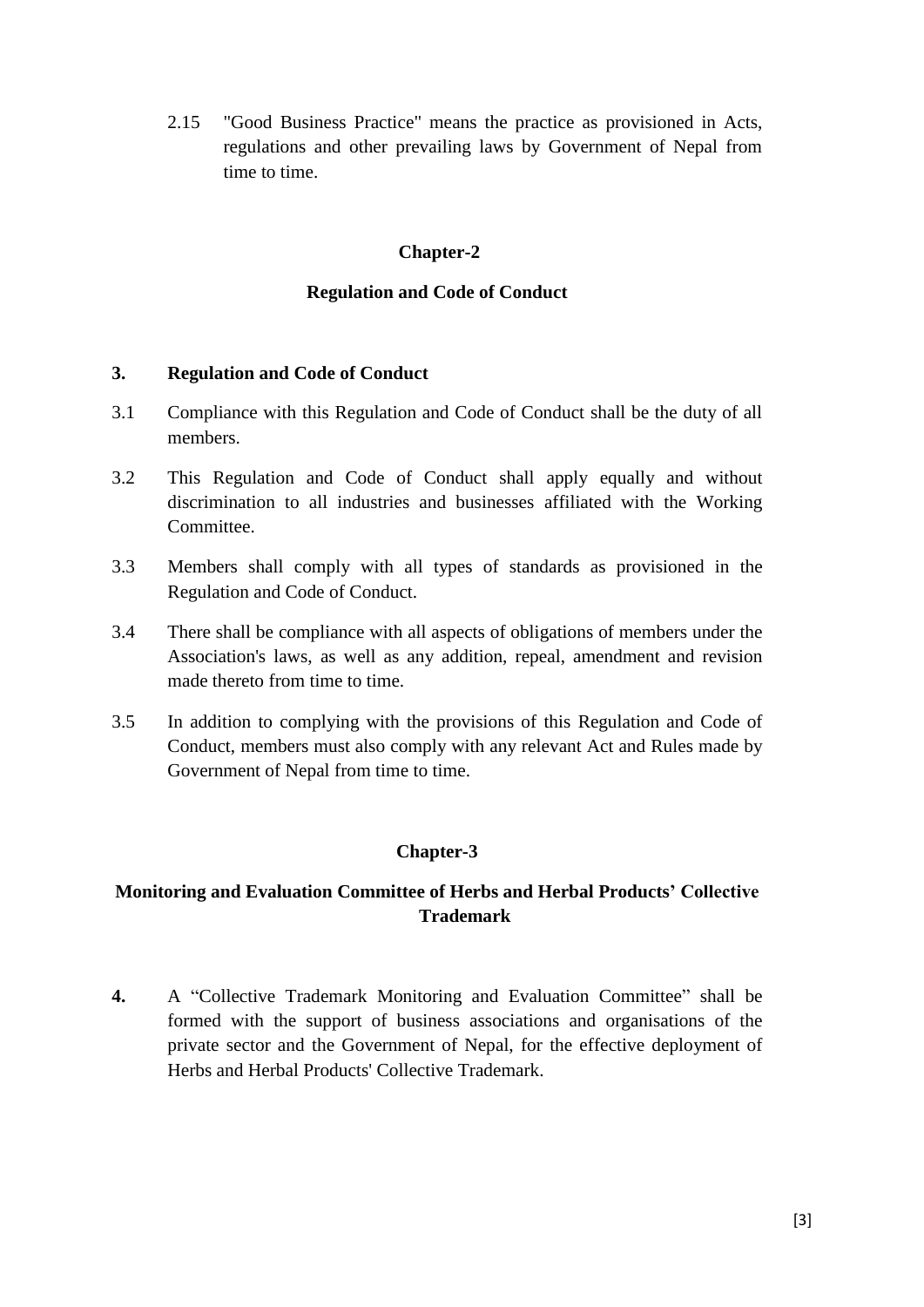## **5. Number of Members, Formation Procedure and Tenure of Collective Trademark Monitoring and Evaluation Committee**

5.1 The Collective Trademark Monitoring and Evaluation Committee shall be composed of the following members:

| (a) | Nominated Member from Nepal Herbs and Herbal Products' |          |
|-----|--------------------------------------------------------|----------|
|     | <b>Entrepreneurs Association</b>                       | - Member |

- (b) Nominated Member from Herbal Entrepreneurs Association 2 - Member
- (c) Nominated Member from Jadibuti Association of Nepal (JABAN) 2 - Member
- (d) Representative of the Trade and Export Promotion Centre 1 - Member
- 5.1.1 Members shall appoint as Coordinator any one member from amongst themselves.
- 5.1.2 The Monitoring and Evaluation Committee may, if it deems necessary, invite any appropriate person or organization as an invitee member in addition to members pursuant to Sub-clause 5.1.
- 5.1.3 An employee appointed by the Working Committee shall work as Secretary of the committee formed pursuant to Sub-clause 5.1.
- 5.1.4 The Monitoring and Evaluation Committee shall have tenure of 3 years.
- 5.15 The Association shall nominate skilled and experienced persons who have been continuously involved in the business of herbs and herbal products for a long time, to the committee formed pursuant to Sub-clause 5.1. The tenure of members nominated in such manner shall be three years per tenure.
- 5.1.6 The tenure of representatives from the Government of Nepal shall be as determined by the concerned authority.
- 5.1.7 The tenure of representatives from business associations or organisations of the private sector shall be as determined by the concerned organisation.

## **5.2 Area of Operations**

The area of operations of the Collective Trademark Monitoring and Evaluation Committee shall be as mentioned hereunder -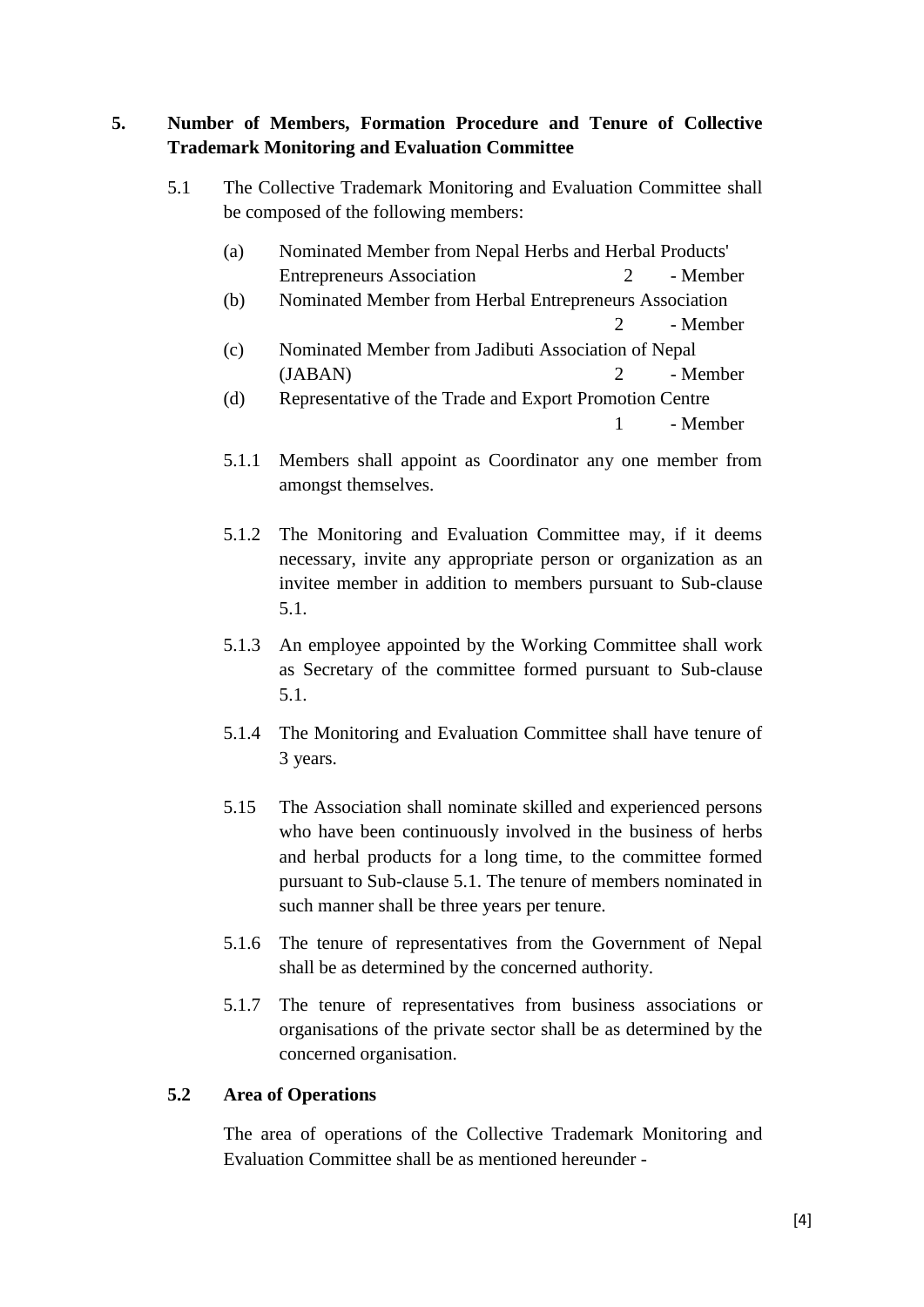- 5.2.1 To monitor and evaluate whether the collective trademark has been used pursuant to the Regulation and Code of Conduct.
- 5.2.2 To identify deficiency and weakness in the Regulation and Code of Conduct, if any, in the course of the use of the collective trademark, and to notify the Working Committee to amend or reform the same.
- 5.2.3 To monitor and evaluate works and proceedings carried out by all parties relating to members using the collective trademark, such as, various committees formed pursuant to the Regulation, members of an Association, and so on.
- 5.2.4 To evaluate the effect and impact of the works and proceedings relating to the use of the collective trademark carried out by various agencies of Government of Nepal.
- 5.2.5 To evaluate the effect and impact of the works and proceedings relating to the use of the collective trademark carried out by the private sector.
- 5.2.6 To collect information, such as, the effectiveness of operations in foreign markets, the reliability and security of the use and attempts to counterfeit it, and to monitor and evaluate such acts.

## **5.3 Meetings**

- 5.3.1 The Collective Trademark Monitoring and Evaluation Committee shall meet at least once every month.
- 5.3.2 Meetings of the committee shall be held as per necessity at the venue determined by the Coordinator.
- 5.3.3 The Secretary of the committee, pursuant to the direction of the Coordinator, shall send notice of a meeting at least seven days in advance to members of the sub-committee.
- 5.3.4 The presence of at least 51 percent members shall be deemed to fulfil the quorum requirement for meetings of the subcommittee.
- 5.3.5 The Coordinator shall preside over meetings, and in his or her absence, any member chosen by the members from among themselves shall preside over the meeting.
- 5.3.6 Decisions in meetings shall be made by consensus of the members present.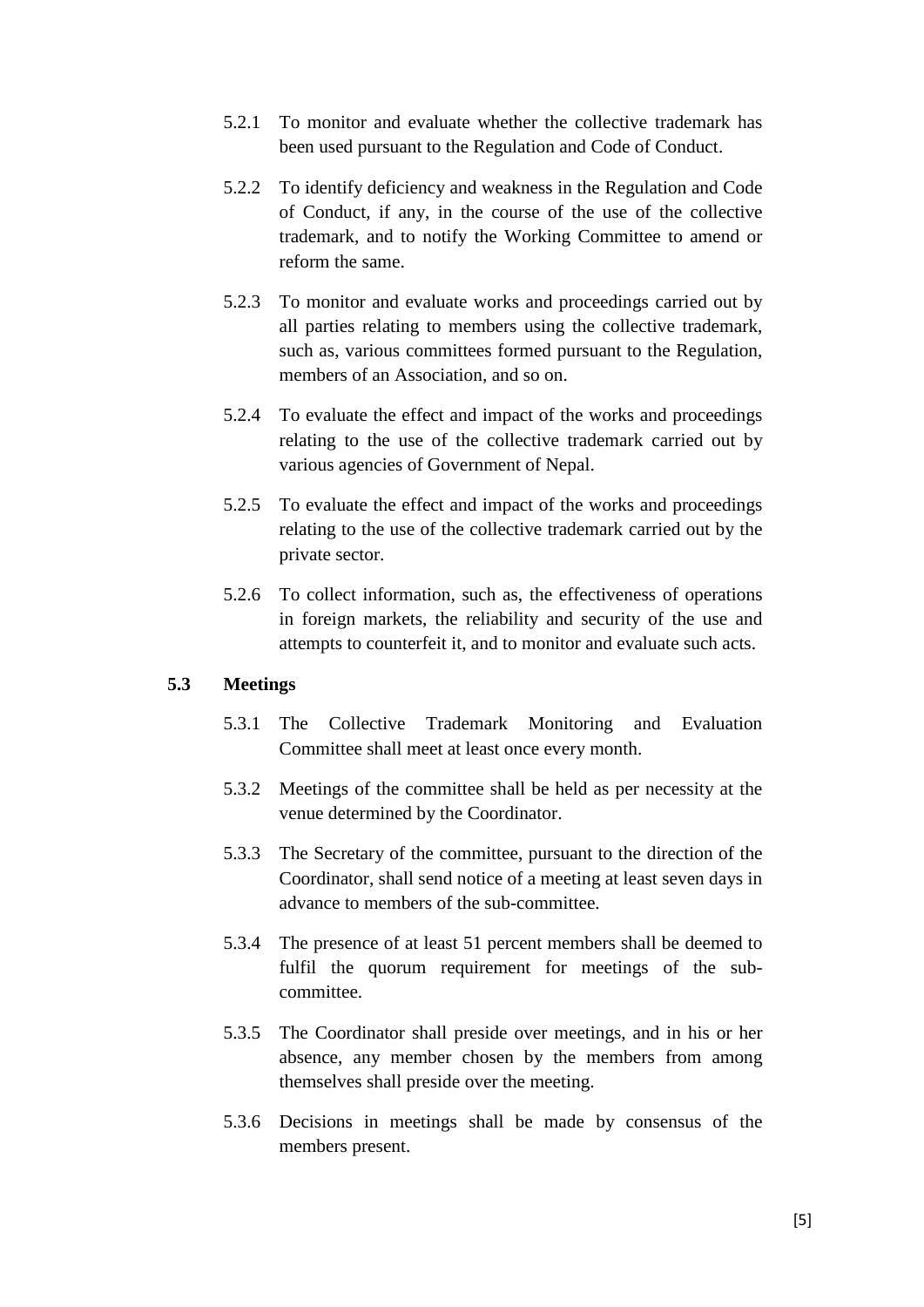- 5.3.7 The Coordinator or concerned member shall not be present at a meeting that has been convened to discuss or decide upon a subject, dispute or investigation relating to the Coordinator or a member of the committee.
- 5.3.8 Other necessary procedures regarding meetings shall be as determined by the sub-committee itself.

### **5.4 Functions, Duties and Powers**

The functions, duties and powers of the Collective Trademark Monitoring and Evaluation Committee shall be as follows:

- 5.4.1 To regularly monitor and evaluate whether all concerned parties have followed the Regulation and Code of Conduct.
- 5.4.2 To coordinate with all concerned parties to effectively operate the use of the collective trademark.
- 5.4.3 To inform the Working Committee about the monitoring and evaluation progress reports.
- 5.4.4 To provide necessary advice and recommendation in order to effectively operate the collective trademark.

## **5.5 Vacation of Office**

The Coordinator of the Collective Trademark Monitoring and Evaluation Committee shall be removed from office and responsibilities under the following circumstances -

- 5.1 Upon leaving the Working Committee.
- 5.2 Upon resignation from the post of Coordinator.
- 5.3 Upon removal by a decision of the majority of the Working Committee,

due to failure to fulfil responsibilities of office or for any other reason.

#### **Chapter-4**

#### **Collective Trademark Management Committee**

**6.** The Working Committee shall form a "Collective Trademark Management Committee" in order to operate day to day administrative works relating to the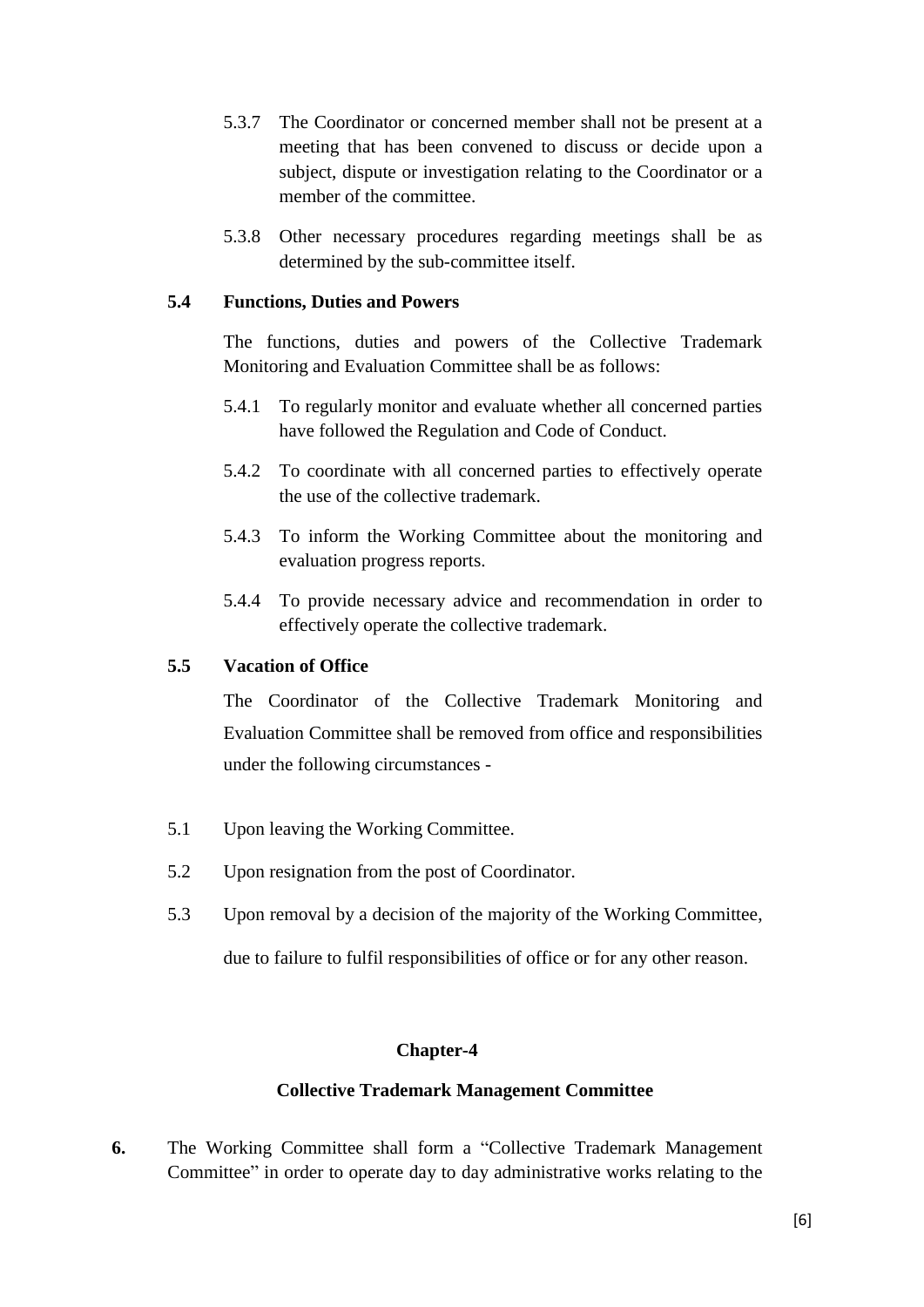use of the collective trademark. The Working Committee shall make provisions regarding the number of members, formation procedure and tenure of the Collective Trademark Management Committee

#### **6.1. Area of Operations**

The area of operations of the Collective Trademark Management Committee shall be as mentioned hereunder -

- 6.1.1 **To operate administration:** To properly operate day to day administration related to the collective trademark, subject to the scope provided by the Collective Trademark Using Regulation.
- 6.1.2 **To issue label**: To carry out the required processing of duly submitted applications for use of label, and to issue or cause to be issued the label for use by the member.
- 6.1.3 **To make recommendation for amendment of Regulation and Code of Conduct**: To make recommendations for revision and amendment of the Regulation and Code of Conduct, after taking into consideration the collective trademark's effectiveness, deficiency and weakness, practical problems and so on.
- 6.1.4 **To make recommendation for action:** To make recommendation for necessary action in the event of violation of the Regulation and Code of Conduct by a member during the course of use of the collective trademark.
- 6.1.5 **To grant permission:** To grant permission to members for the use of the collective trademark, and to grant permission for the use of the collective trademark label as per requirement.
- 6.1.6 **To hear and collect complaints**: To collect comments, advice and recommendations of members and to hear complaints of members regarding the use of collective trademark, and to resolve such complaints.
- 6.1.7 **To inspect and monitor:** To carry out or cause to be carried out inspection and monitoring of whether the collective trademark has been used in a systematic and proper manner.
- 6.1.8 **To test and examine products in which the label is or is to be affixed:** To test and examine whether the products that use the collective trademark comply with the standards prescribed in the Regulation.
- 6.1.9 **To manage the printing of labels**: To have collective trademark labels printed as per requirement.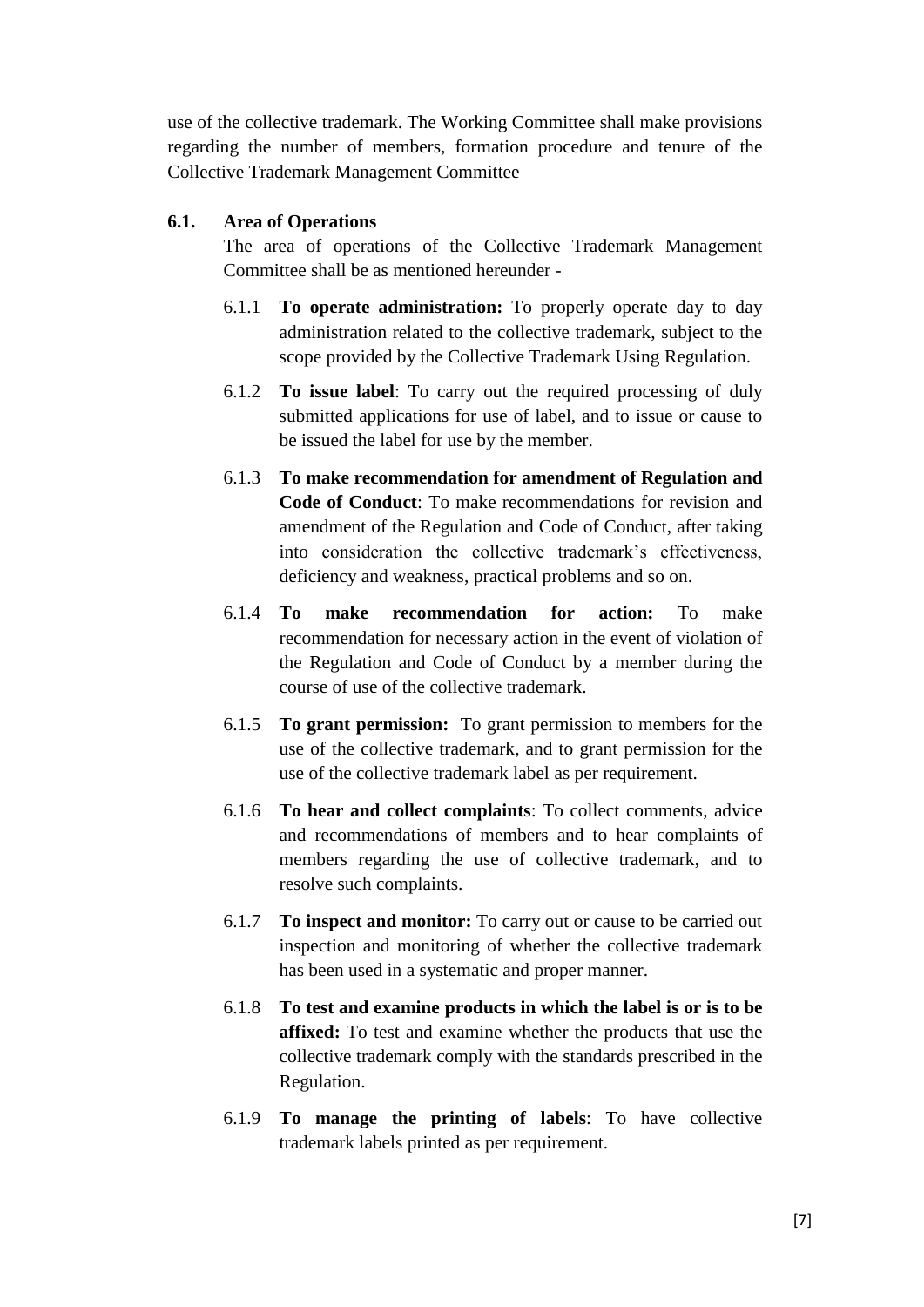6.1.10 **To manage the registration and renewal of collective trademark**: To make provision for registration in various foreign countries and for renewal of the same.

### **6.2 Meetings**

- 6.2.1 Meetings of the Management Committee shall be held at least once every month.
- 6.2.2 Meetings shall normally be held at the Secretariat of the Working Committee.
- 6.2.3 Three days' prior notice of meetings shall be sent to members of the committee by the office Secretary pursuant to directions of the Coordinator.
- 6.2.4 The presence of at least 51 percent members shall be deemed to meet the quorum requirement for meetings of the committee.
- 6.2.5 The Coordinator shall preside over meetings, and in his or her absence any member chosen by the members from among themselves shall preside over the meeting.
- 6.2.6 Decisions in meetings shall be made by consensus of the members present.
- 6.2.7 The Coordinator or the concerned member shall not attend a meeting that has been called to discuss or decide upon a subject, dispute or investigation regarding the Coordinator or the member of the committee.
- 6.2.8 Necessary procedures regarding meetings shall be as determined by the committee itself.

## **6.3 Functions, Duties and Powers**

The functions, duties and powers of the committee shall be as follows:

6.3.1 To efficiently carry out or cause to be carried out the day to day administration relating to the collective trademark, to make decisions as per necessity in the course of performing work and to have such decisions endorsed by a meeting of the Working Committee of the association, subject to the scope provided by the Collective Trademark Using Regulation.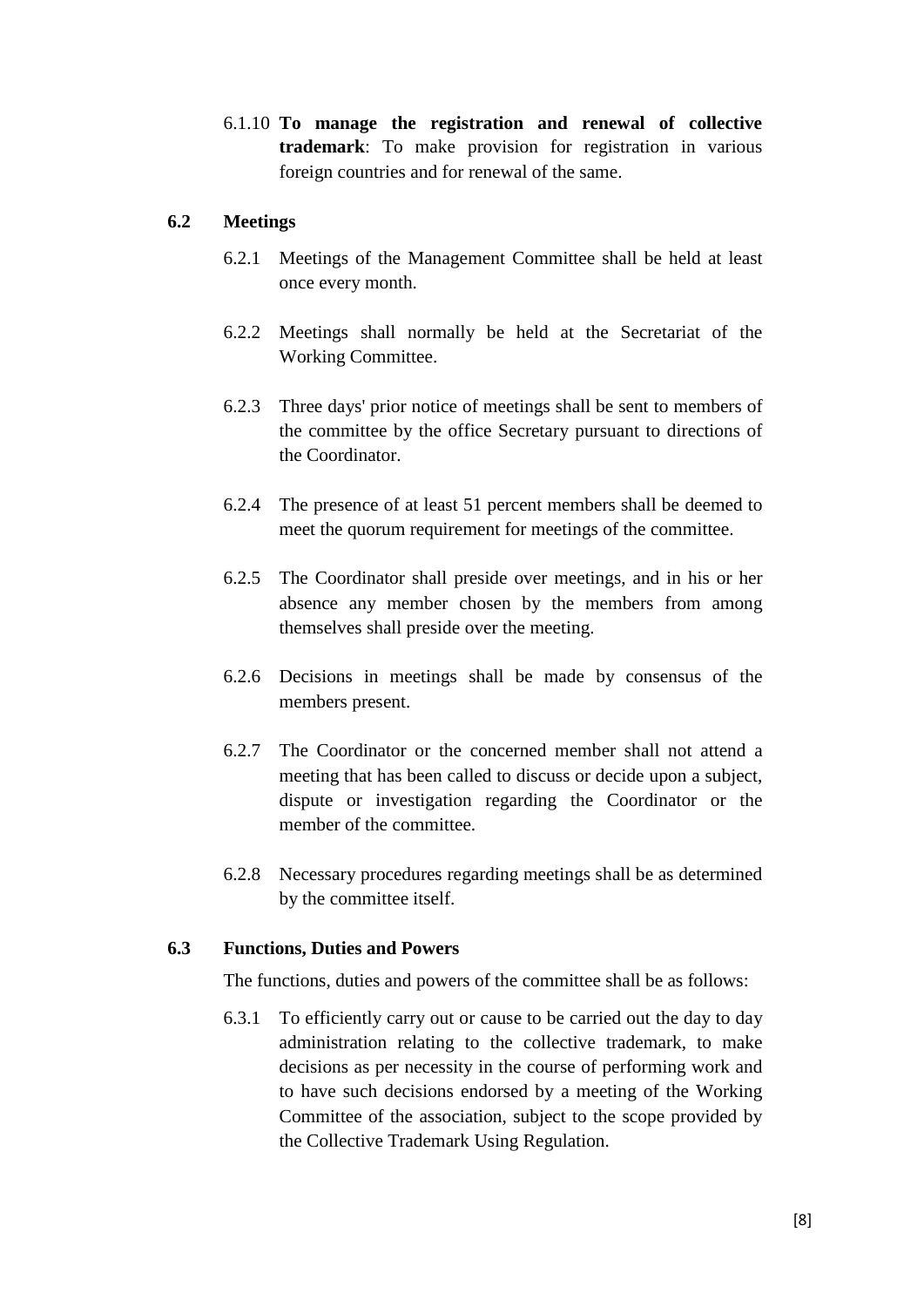- 6.3.2 To make recommendations for revision or amendment of the Regulation and Code of Conduct, after taking into consideration the collective trademark's effectiveness, deficiency and weakness, practical problems and so on, and to implement the same.
- 6.3.3 To make recommendations to meetings of the Working Committee to take necessary action for any violation of the Regulation and Code of Conduct during the use of the collective trademark by a member. To implement decisions of the Working Committee.
- 6.3.4 To permit members to use the collective trademark, and to permit the use of the collective trademark label as per necessity. To mandatorily maintain records of the label in the office.
- 6.3.5 To collect responses, opinions and recommendations from members relating to the use of collective trademark. To hear complaints of members, and to discuss upon and resolve such complaints. To submit the complaint to the Working Committee if it is of a serious nature.
- 6.3.6 To carry out or cause to be carried out routine inspection and monitoring of whether the collective trademark has been used in systematic and correct manner, and to make provision for human resources required for the same.
- 6.3.7 To carry out or cause to be carried out testing and examination of whether the products that use the collective trademark have used it according to the standard and format specified in the Regulation.
- 6.3.8 It shall be the responsibility of this committee to have the collective trademark labels printed as per necessity and to make provision for their distribution. To make provision for human resources required for the same. Also, to obtain necessary approval from the Working Committee regarding the quantity of labels to be printed and the records thereof.
- 6.3.9 To make provision for registration of the collective trademark in various countries and for renewal of the same.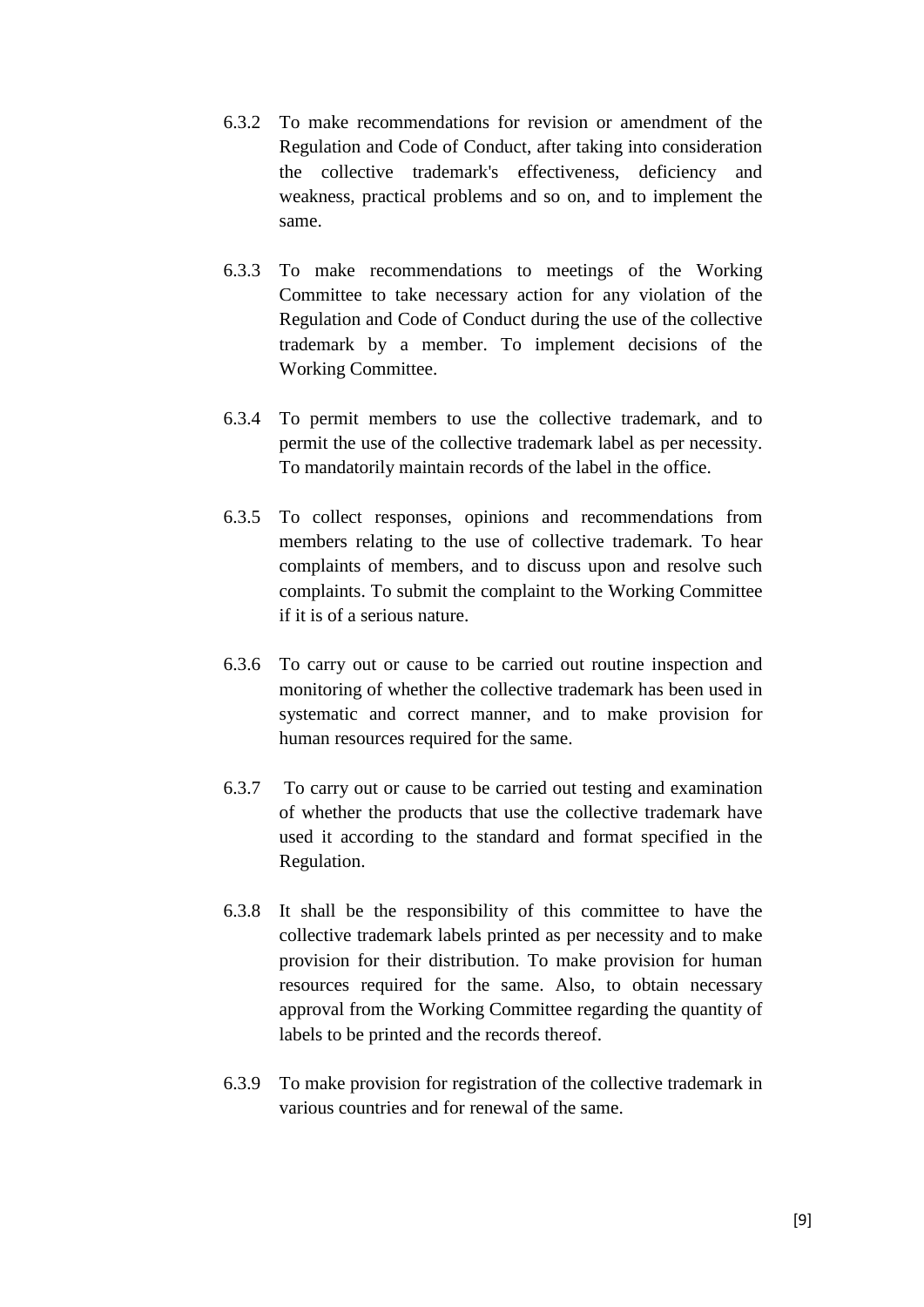#### **Roles and Responsibilities of Working Committee**

#### 7. **Roles and Responsibilities**

The roles and responsibilities of the Working Committee relating to registration and use of the collective trademark shall be as follows:

- 7.1 The Working Committee shall be an apex authority with regard to registration and use of the collective trademark.
- 7.2 To develop coordinative relationships with domestic and foreign associations and organisations in order to register and effectively operate the collective trademark.
- 7.3 To systematise the process of registering and operating the collective trademark pursuant to the charter of the Association, the Collective Trademark Regulation and Code of Conduct as well as the prevailing statutes of Nepal.
- 7.4 May file petition at the concerned authority against the concerned member after reviewing the nature of violation of the Regulation and Code of Conduct of Herbs and Herbal Products' Collective Trademark.
- 7.5 To determine the number, appointment, removal and terms of services, facilities and responsibilities of the human resources necessary for the effective use of the collective trademark.
- 7.6 To manage the amounts collected from the use of the collective trademark.

#### **Chapter-6**

## **Nepali Herbs and Herbal Products' Collective Trademark Using Regulation and Code of Conduct's Violation and Penalty and Punishment**

#### **8. Violation**

Failure to comply with the following procedures shall be deemed to be violation of the Regulation and Code of Conduct:

8.1 If any member does not comply with the Regulation and Code of Conduct pursuant to Clause 3 of Chapter 2.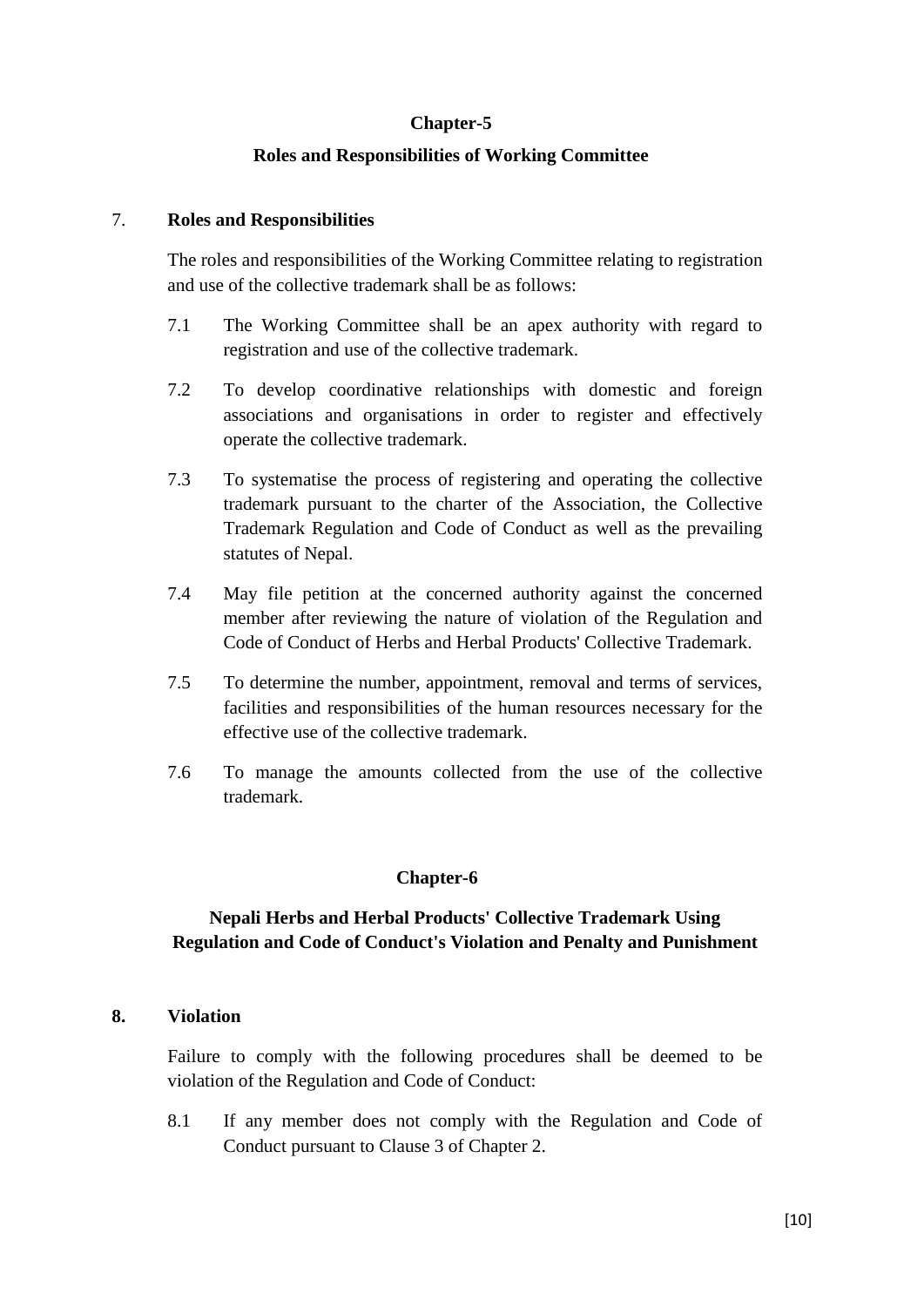- 8.2 If the collective trademark is used without fulfilling the procedures relating to the use of the collective trademark as prescribed by the Regulation.
- 8.3 If the collective trade mark is used in products without complying with the format prescribed by the Regulation, and is used arbitrarily.
- 8.4 If the collective trademark is not used within the agreed upon stipulated time, and is kept unused.
- 8.5 If it is proved that the trademark issued by the Working Committee has not used in their own product by members but has been given to third parties for use.
- 8.6 If it is found that the collective trademark has not been used in products compliant with the standards determined by the Regulation, and has been used in products having lower quality.
- 8.7 If it is found during monitoring by the Collective Trademark Management Committee that the concerned member has violated the Regulation and Code of Conduct.
- 8.8 If the particulars provided for implementation by the Collective Trademark Management Committee is not implemented because of disagreement with the same, if clarification is not submitted when demanded, and if clarification is not submitted within the stipulated time.
- 8.9 In this regard, an opportunity to be absolved shall be given. If the Management Committee is not satisfied with the clarification submitted by the concerned party, or if the concerned party does not submit a response.

## **9. Penalty and Punishment**

- 9.1 Members who do not comply with the provisions of Clause 12 shall be liable to penalty and punishment.
- 9.2 If a member is deemed to have violated the Code of Conduct, the Federation may, upon recommendation of the Managing Committee, impose any of the following punishment, after taking into consideration the gravity of violation, practicability and the recommendations of the Management Committee.

9.2.1 Notify.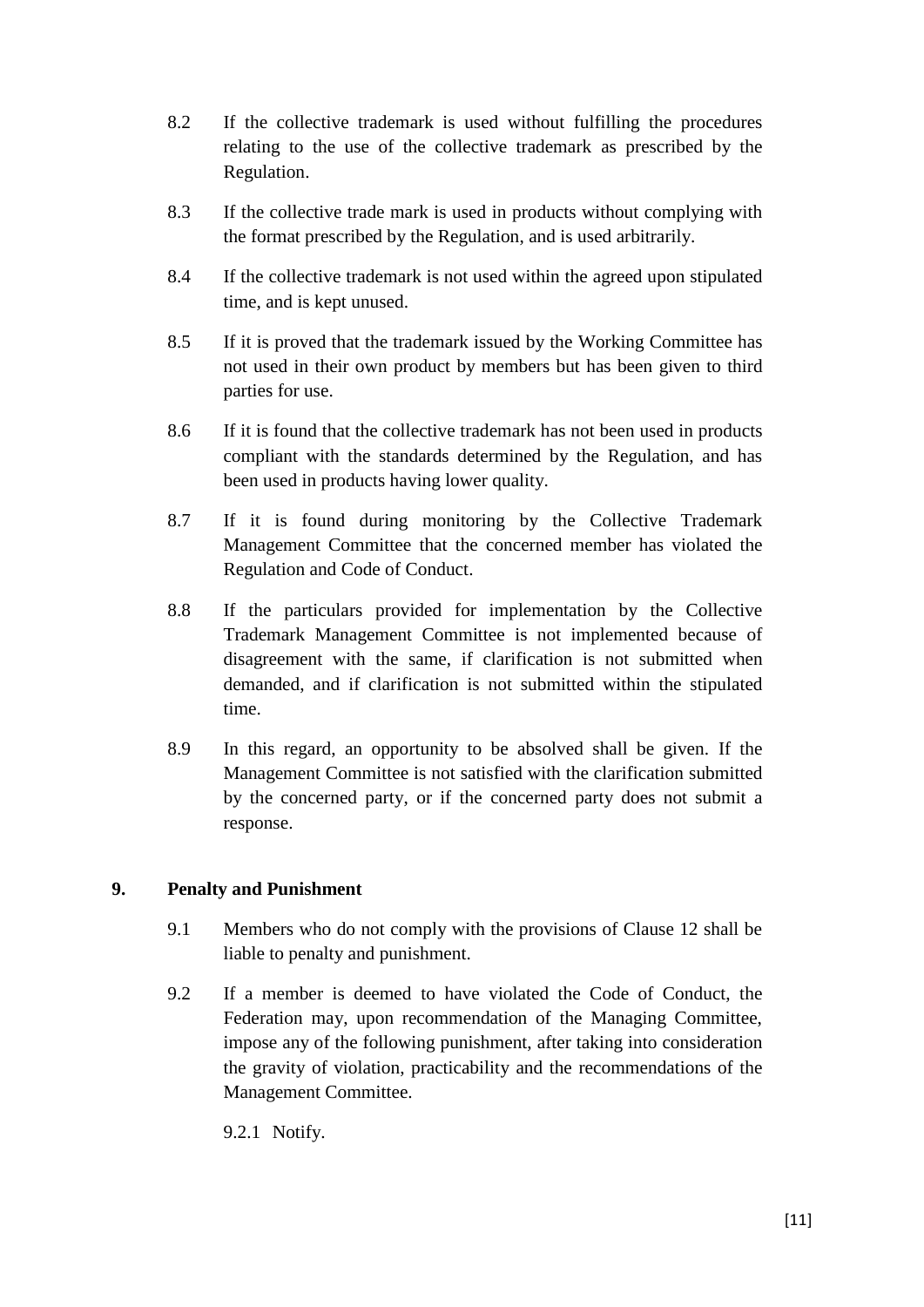- 9.2.2 Impose a fine of up to Rs. 10,000/- (Rupees Ten Thousand).
- 9.2.3 Suspend the use of the collective trademark for a definite period of time.
- 9.2.4 Prohibit the use of the collective trademark, and issue any other directive necessary under the circumstance.
- 9.2.5 Suspend membership for a maximum period of one year.
- 9.2.6 Terminate membership.
- 9.2.7 Black list, and inform domestic and foreign authorities.
- 9.2.8 The Management Committee may make public through newspapers the punishment imposed pursuant to Sub-clause 9.2.5 through 9.2.7.

#### **Maintaining Quality**

#### **10. Quality to be Maintained**

- 10.1 It shall be duty of all members to use good agriculture practice in the collection and production of quality herbs and herbal products, in order to maintain quality.
- 10.2 When maintaining quality in products for purposes of the collective trademark, members shall comply with the standards as provisioned in Schedule-01.
- 10.3 Products that do not comply with Schedule-01 shall not be deemed to be quality products.
- 10.4 It shall be the duty of members themselves to maintain quality pursuant to Schedule- 01.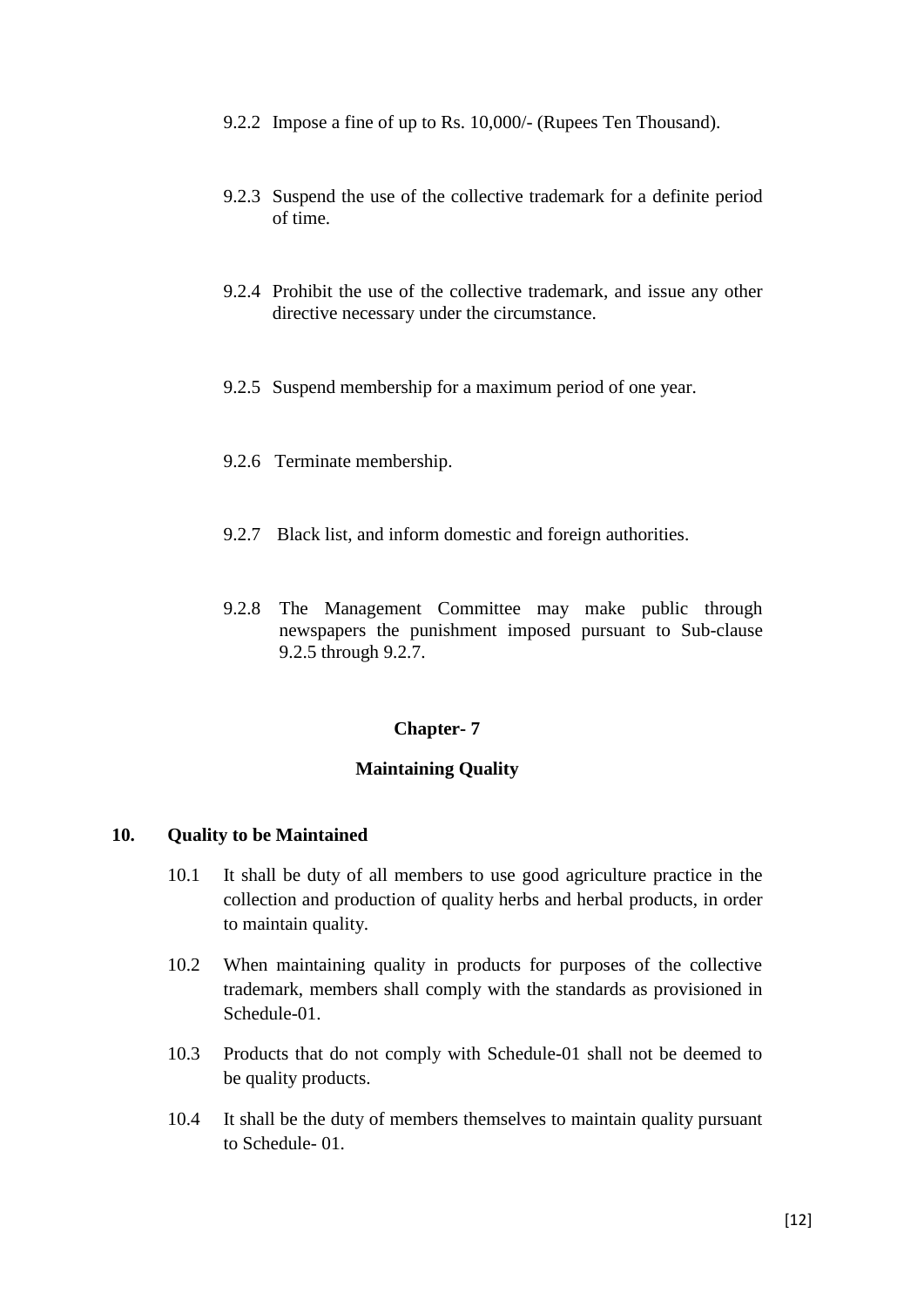- 14.5 It shall be the liability of members themselves to adapt the internal management of an industry or business to maintain the prescribed quality, should such adaptation be required.
- 10.6 The Working Committee shall carry out supervision, inspection and monitoring from time to time regarding whether or not members have maintained quality. Such actions may be performed by providing or without providing prior information to members.
- 10.7 It shall be the duty of the concerned members to provide support to the inspection team during inspection.

#### **Provisions on Monitoring and Inspection**

#### 11. **To Conduct Monitoring and Inspection**

- 11.1 The Collective Trademark Management Committee shall conduct frequent on-site monitoring and inspection related to whether the label has been properly used.
- 11.2 Monitoring and inspection may be carried out in either manner, by providing or without providing prior information to the concerned members.
- 11.3 It shall be the duty of every member to provide information and support on all matters inquired about or investigated during monitoring and inspection.
- 11.4 Monitoring and inspection shall be carried out on all aspects, such as, use of label, its stock and method of affixing label.
- 11.5 If the monitoring and inspection team finds it appropriate to test the quality of a product that uses the label, it may issue orders for examination of such a product. The team shall inform the Collective Trademark Management Committee about the issuance of such an order.
- 11.6 The concerned member shall not affix label on and export such products in the period pending the report of examination pursuant to Sub-clause 12. Such export, if proven, shall be deemed to be violation of the Regulation and shall be punishable pursuant to the Clause 9.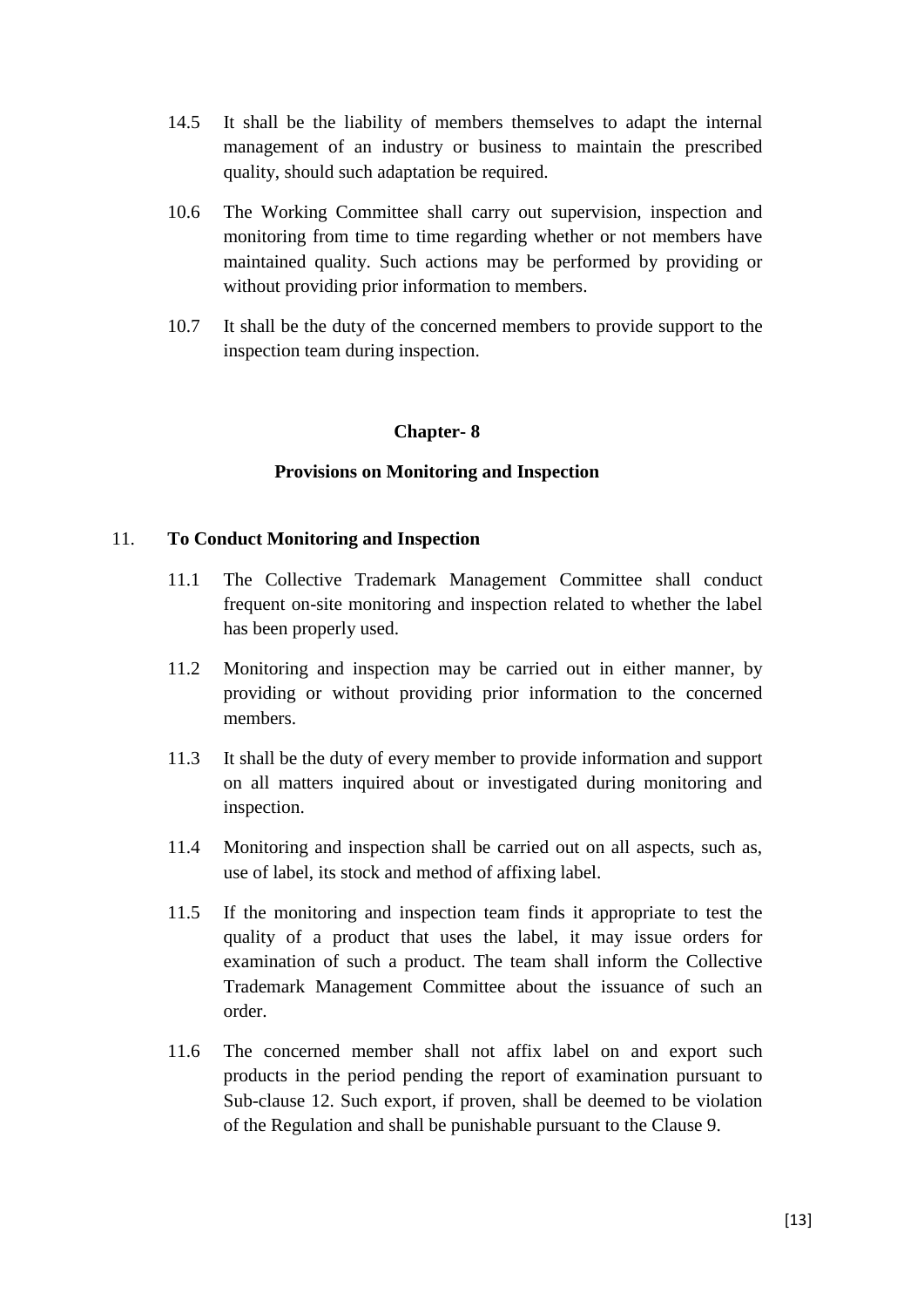- 11.7 The Committee shall make provision for necessary resource persons for the monitoring and inspection team from within or outside of the Association.
- 11.8 The Collective Trademark Management Committee shall prepare the terms of reference for and grant responsibilities to the monitoring and inspection team pursuant to Clause 11.7.
- 11.9 After performing the responsibilities of monitoring and inspection, the team shall prepare a report and submit it to the Collective Trademark Management Committee.
- 11.10 On the basis of the report of the team, the Collective Trademark Management Committee shall make provisions for action as per necessity.
- 11.11 In addition to the monitoring and inspection team, the Collective Trademark Management Committee shall make provision for regular monitoring and inspection by its own human resource.

## **Quality Test**

## 12. **To Test the Quality**

- 12.1 Members shall test whether the quality of raw materials used in products prepared to be exported complies with Schedule-01.
- 12.2 It shall be the liability of members themselves to test or have tested for quality compliance pursuant to Schedule- 01.
- 12.3 Members shall submit to the Working Committee the certificate of test conducted pursuant to Sub-clause 12.1 along with sample of the product examined.
- 12.4 Test conducted pursuant to Sub-clause 12.1 shall, with regard to Nepal, be performed by a laboratory recognised by Government of Nepal.
- 12.5 If the quality test certificate is made available along with the products, and evidence of the finished products having been made from the same goods is submitted to the Working Committee, then performance of acts pursuant to Sub-clause 12.4 shall not be required.
- 12.6 If evidence is submitted to the Working Committee pursuant to Subclause 12.5, the Working Committee may test the product before issuing the label if it deems appropriate to test the product.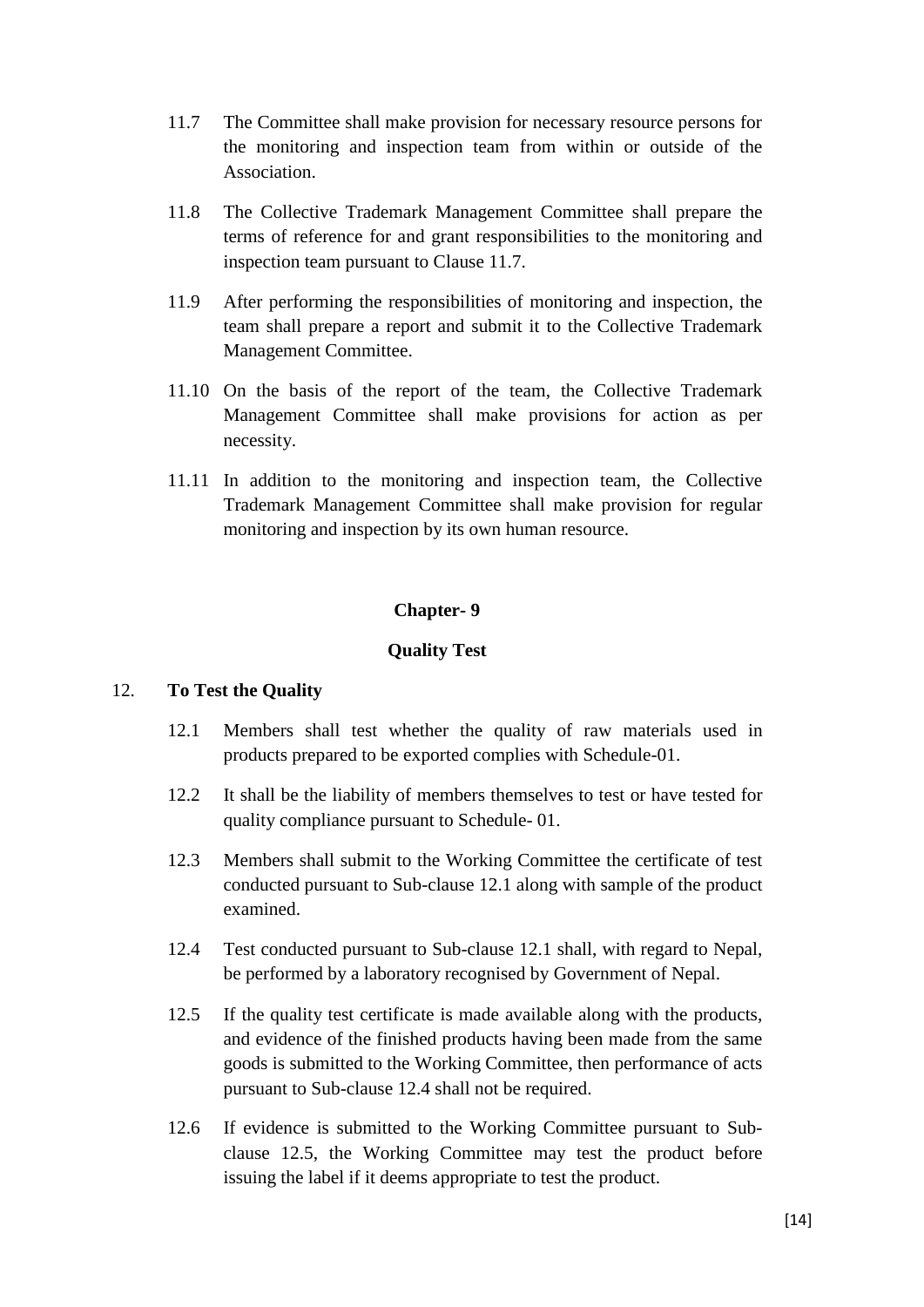- 12.7 It shall not be mandatory to issue label for products found to be noncompliant with Schedule-01 subsequent to tests conducted pursuant to Sub-clause 12.6.
- 12.8 The Working Committee may issue label only after completion of procedures from Sub-clause 12.1 to Sub-clause 12.7.

#### **Label**

#### **13. To issue label**

- 13.1 Prior to applying for use of label to the Working Committee, the concerned member shall prepare the self declaration form containing details of products and shall obtain the certificate of quality pursuant to Schedule-01 from a laboratory recognised by Government of Nepal.
- 13.2 If a product is submitted along with the certificate of quality test, such product shall be of quality pursuant to Schedule-01. In addition, such certificate shall contain all details about the examination carried out during the quality test.
- 13.3 For the use of label, members shall submit application pursuant to Schedule- 09 at the office of Working Committee, along with evidence of quality pursuant to Schedule-01.
- 13.4 For purposes of Sub-clause 13.1, the Working Committee shall issue the label only if application is duly submitted.
- 13.5 For purposes of Sub-section 13.3, members shall complete procedures pursuant to Schedule- 06, 07 and 08.
- 13.6 The Working Committee shall not be obliged to issue label to members if the application is not duly received.
- 13.7 The Working Committee shall maintain record of labels pursuant to Schedule-10, subsequent to issuance of labels pursuant to Sub-clause 13.4.
- 13.8 When requesting for label for the second time, the concerned member shall present details of the number of labels previously received.
- 13.9 In consideration of the possibility of improper use of the label, the Working Committee may at any time conduct examination by either of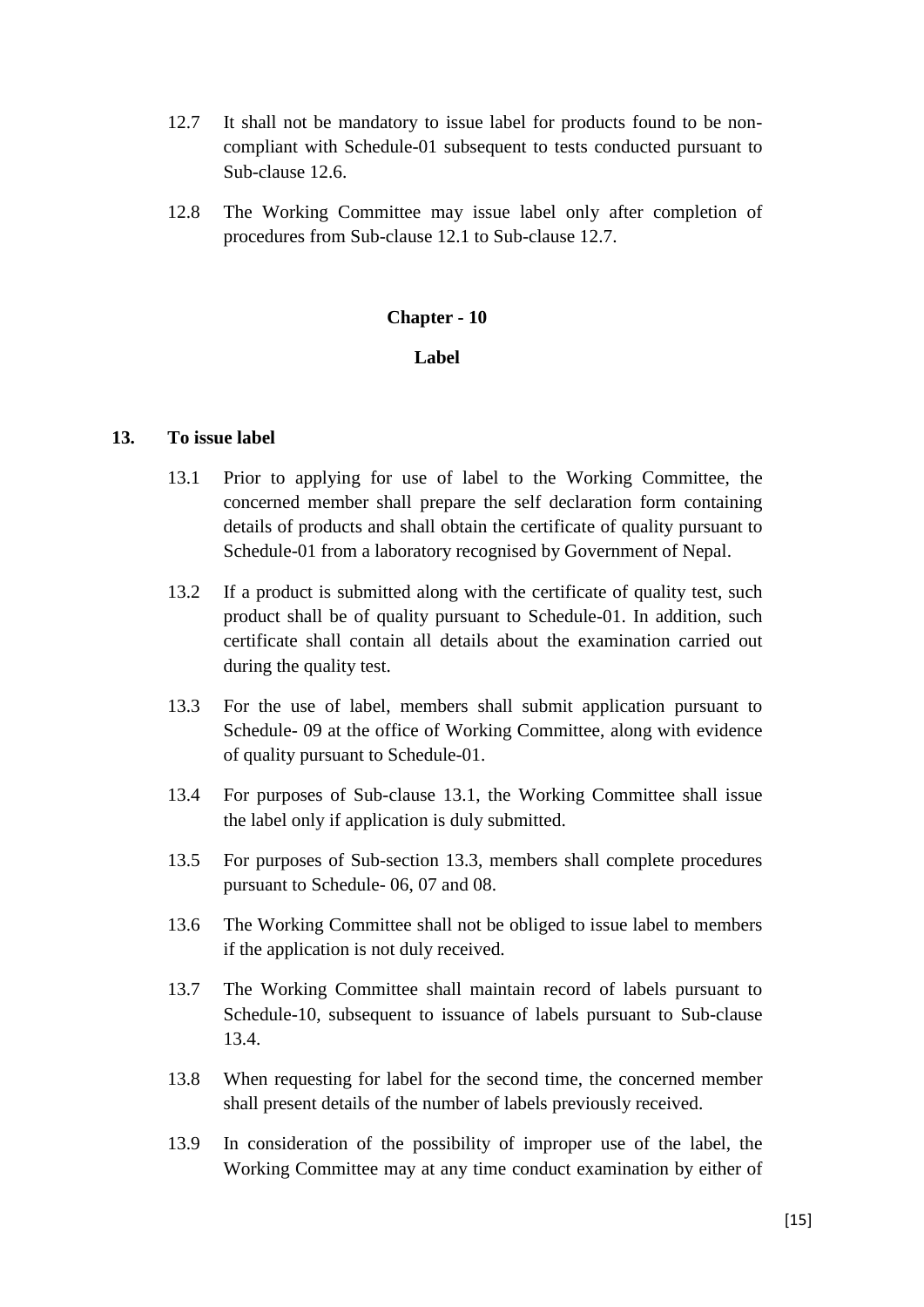the two methods, namely, by demanding for accounts of the use of label from members or by conducting on-site tests.

13.10 The Working Committee may send a product for re-testing if it deems it appropriate to examine the quality of the product in which a member uses the label. The Working Committee shall not be obliged to issue label to the concerned member in the period pending the result of such test.

#### **Chapter – 11**

#### **Use of Label**

#### **14. Use of Label**

- 14.1 Only members of the Working Committee and members of the Association may participate in the use of label.
- 14.2 Entrepreneurs who have not obtained membership of the Association but wish to use the label, shall obtain membership of the Working Committee and membership of the Association prior to submitting application for use of label.
- 14.3 The Working Committee shall not be obliged to issue label to any entrepreneur who has not obtained membership of the Association.
- 14.4 Members of the Association who obey the Regulation and Code of Conduct may use the label on their products pursuant to Schedule-05.
- 14.5 Concerned members may affix the collective trademark label simultaneously with their business label.
- 14.6 Members shall affix the label pursuant to Schedule-05 in such manner that the label is clearly visible on the product's packing.
- 14.7 Label shall be affixed on each specified product.
- 14.8 All procedures as provisioned in the Regulation must be completed when affixing labels. Members who act in a whimsical manner other than as provisioned, shall be liable for such acts.
- 14.9 Failure to comply with Sub-clause 14.8 shall be deemed to be violation of the Regulation and Code of Conduct, and shall be liable to action taken pursuant to Clause 4.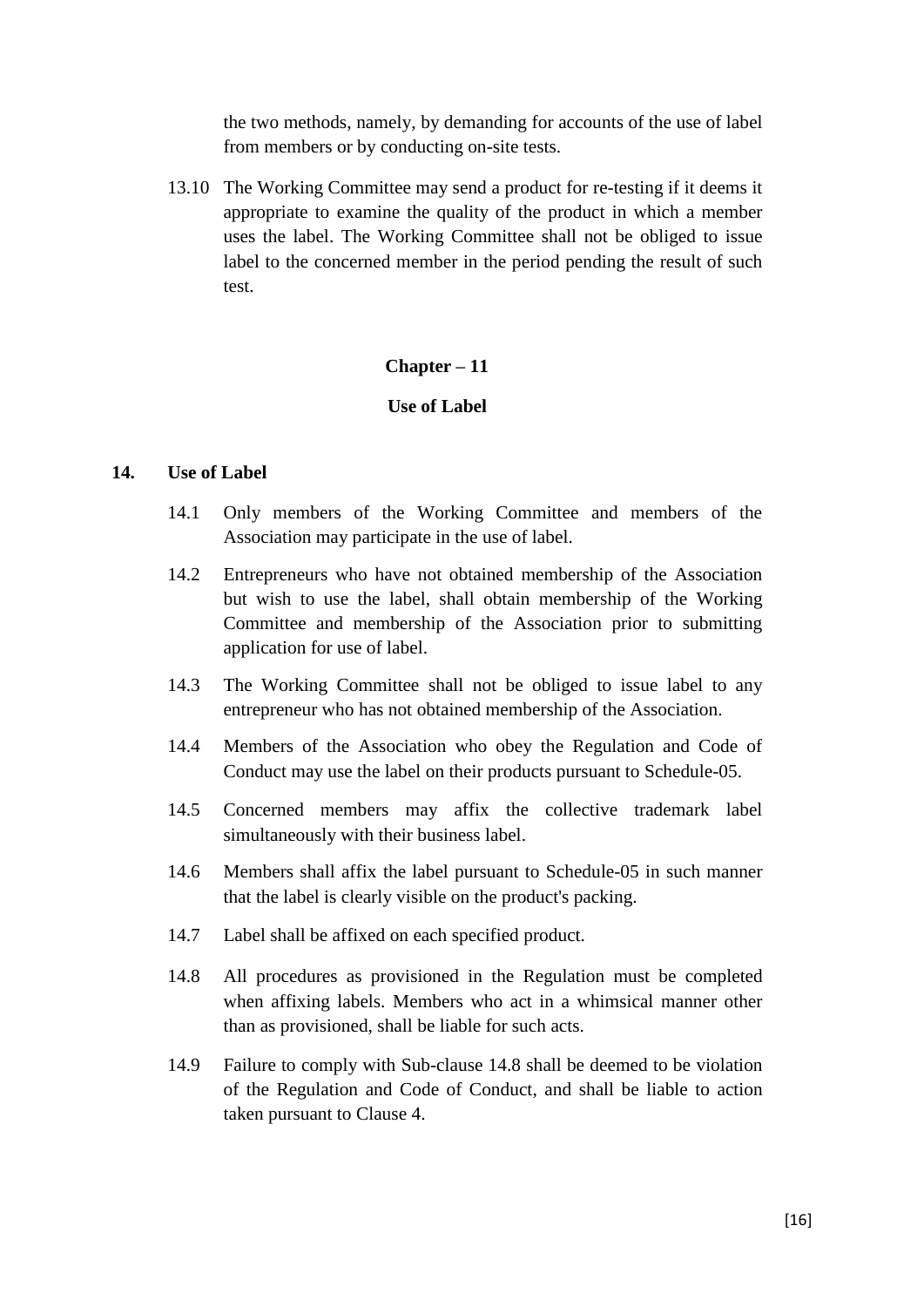- 14.10 The Collective Trademark Monitoring and Evaluation Committee shall carry out monitoring from time to time in order to determine whether the label is being used in proper manner.
- 14.11 In the course of monitoring pursuant to Sub-clause 14.10, members who are found to have violated the prescribed rules shall be liable to action taken pursuant to Section 4.

## **Provisions on Service Fee and Fund**

#### **15. Fee for Use of Label**

- 15.1 It shall be the duty of every member to pay fee pursuant to Sub-clause 15.2, for the regular monitoring of implementation of this Regulation, use of the "Collective Trademark" and its regular supervision, remuneration of human resources necessary for implementation of the Regulation and any other expenses incurred when implementing this Regulation.
- 15.2 For the use of label, members shall pay service fee per label at the rate determined by the Committee.
- 15.3 The Committee may, as per circumstances, increase or decrease the fee for the use of label.
- 15.4Fee Payment Procedure:
	- 15.4.1 Members shall make payment for use of label by cash, bank cheque or draft. The Working Committee shall provide the name of the bank or financial institution and the account number.
	- 15.4.2 Members shall make lump sum payment of the fee to be paid for use of label, based on the quantity of label.
	- 15.4.3 The Committee shall issue label after payment is made for use of label by the concerned member.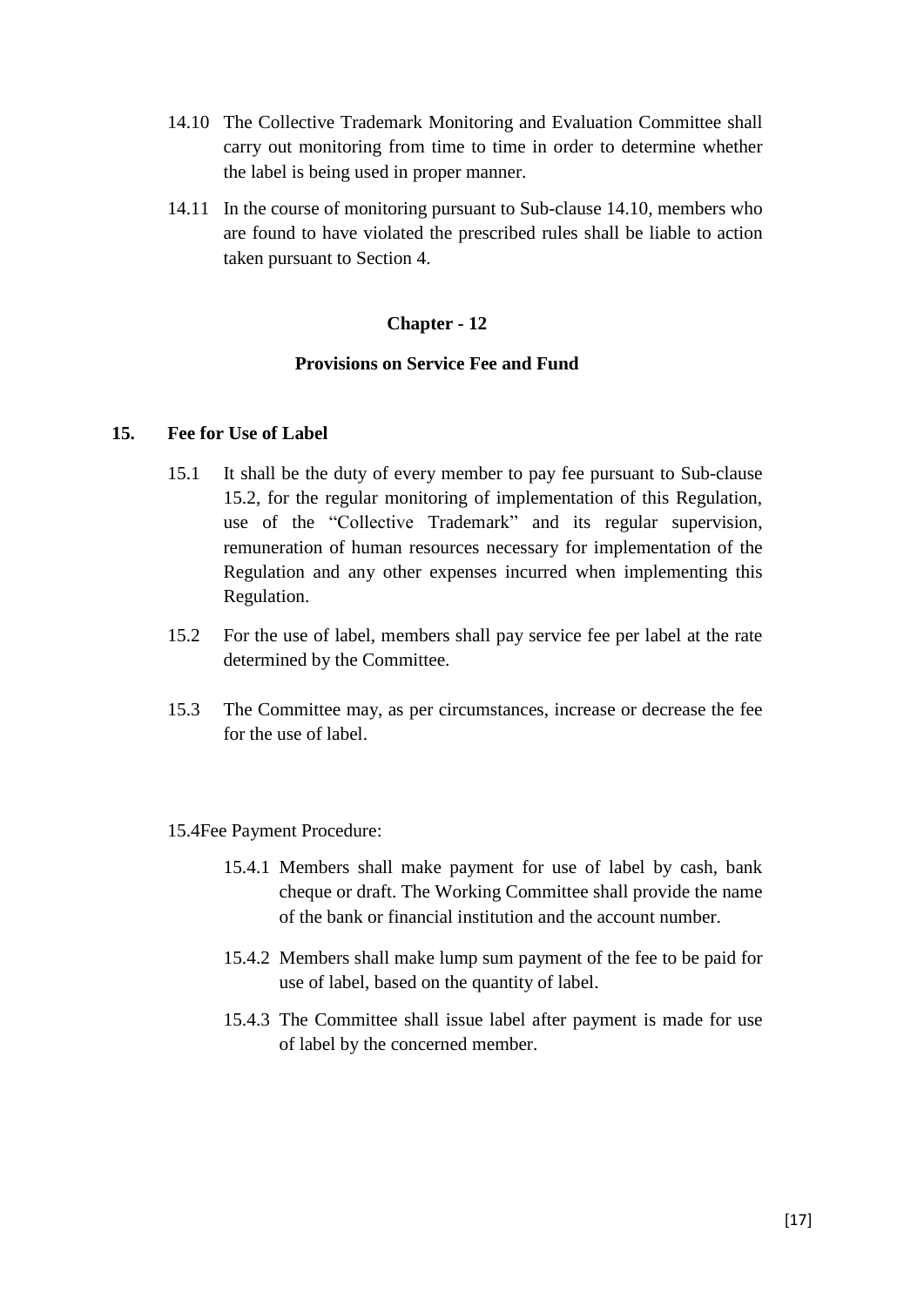#### **16. Fund**

- 16.1 A separate account shall be opened in the name of the Working Committee, to maintain transparency of the amount collected by issuing labels.
- 16.2 An account shall be opened in any bank or financial institution to deposit amounts collected pursuant to Sub-clause 16.1. The account opened in this manner shall be operated as provisioned in the charter and financial regulation of the Association and in this Regulation.
- 16.3 The following amounts shall be deposited in the account opened pursuant to Sub-clause 16.1.
	- 16.3.1 Amount received for the issuance of label
	- 16.3.2 Amount received as punishment and fine in the course of use of label.
	- 16.3.3 Grant or aid received from any person, national or international organisation or any other entity for the effective operation of the collective trademark.
- 16.4 The amount collected for use of label shall be spent for the effective operation of the collective trademark pursuant to the approval in the plan of action.

## **Chapter - 13**

## **Labour and Social Relations**

## **17 Labour and Social Standards to be Followed**

- 17.1 Members shall comply with the provisions of Labour Act, 2048 and the Regulation made thereunder as well as any amendments thereto.
- 17.2 Provision shall be made for conducting regular interaction with herb collectors and farmers producing herbs.
- 17.3 Member entrepreneurs shall maintain good relations with the community of collectors and farmers affiliated with their industry or business, and interact with them from time to time.
- 17.4 If any solvable problem or complaint of the affiliated community of collectors or farmers emerges in the course of interaction pursuant to Sub-clause 17.2 and Sub-clause 17.3, then prompt addressal and effort shall be made to resolve them.
- 17.5 The Committee shall, itself or through an expert inspector of the related subject, regularly monitor whether the concerned herbal entrepreneurs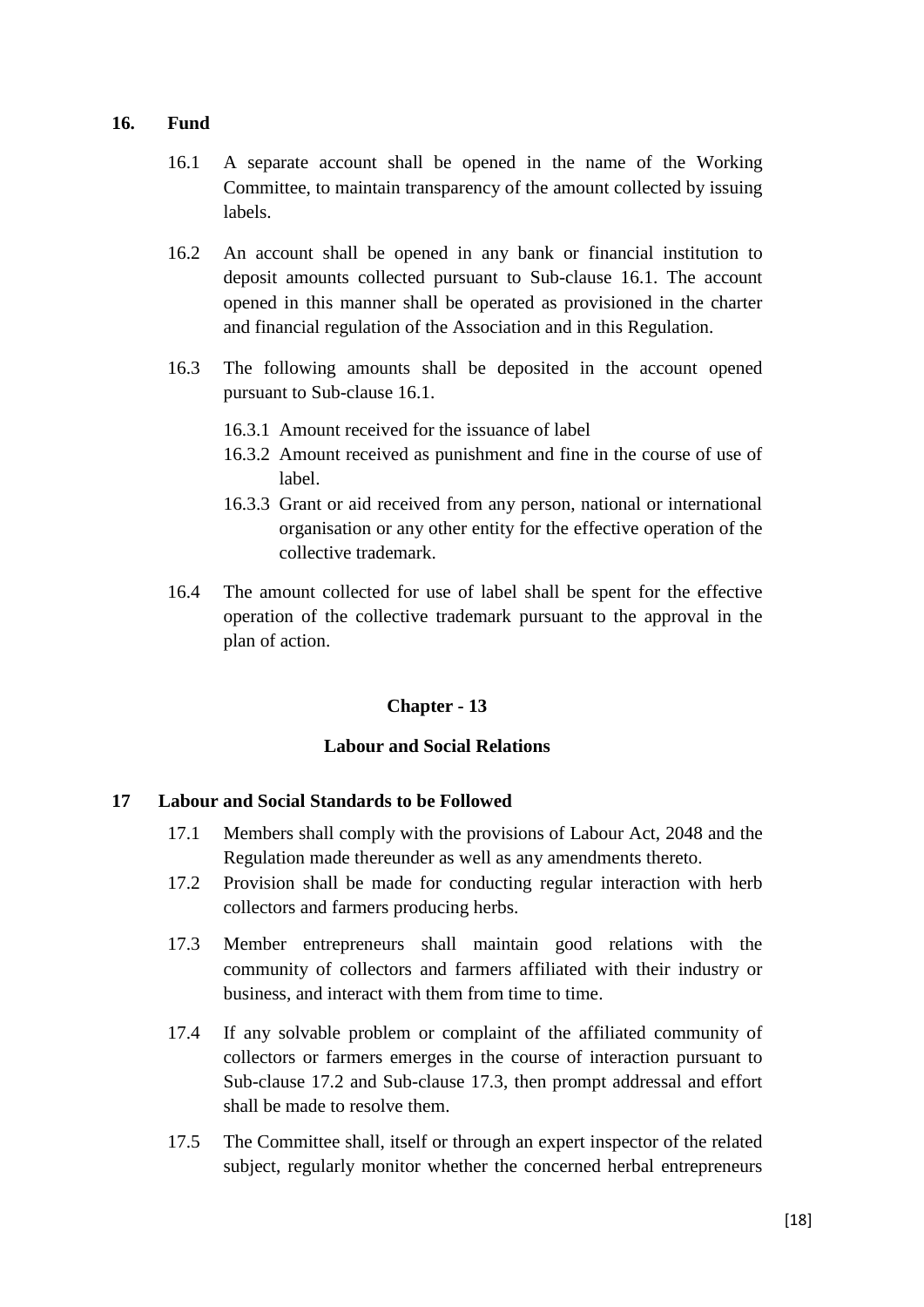or exporters have acted and made provisions pursuant to this Regulation, and if it is found during the course of such monitoring that any member has not complied with the standards, then it shall be deemed that such member has violated the Regulation and Code of Conduct.

#### **Chapter - 14**

#### **Environmental Balance**

#### **18 Environmental Balance to be Maintained**

18.1Industries shall make provisions to maintain the environmental balance.

- 18.2 The Management Committee shall, itself or through a relevant expert inspector, regularly monitor whether the environmental balance has been maintained.
- 18.3 If it is found when monitoring pursuant to Sub-clause 18.2 that the environmental balance has not been maintained, then advice and recommendation shall be given to concerned entrepreneurs to reform the same or to maintain the prescribed environmental balance. It shall be the duty of concerned collectors, farmers, entrepreneurs or exporters to comply with the advice and recommendation provided by the Management Committee pursuant to this Rule.
- 18.4 Members who do not comply with the advice and recommendation provided by the Management Committee pursuant to Sub-clause 18.3, shall be deemed to have violated the Regulation and Code of Conduct.

#### **Chapter - 15**

#### **Transparency in Business**

#### **19 Transparency in Business**

19.1Members shall maintain transparency in the business they operate.

19.2 Transparency means clear account of works, proceedings, provisions, activities, production, export, expenses, loan, and so on.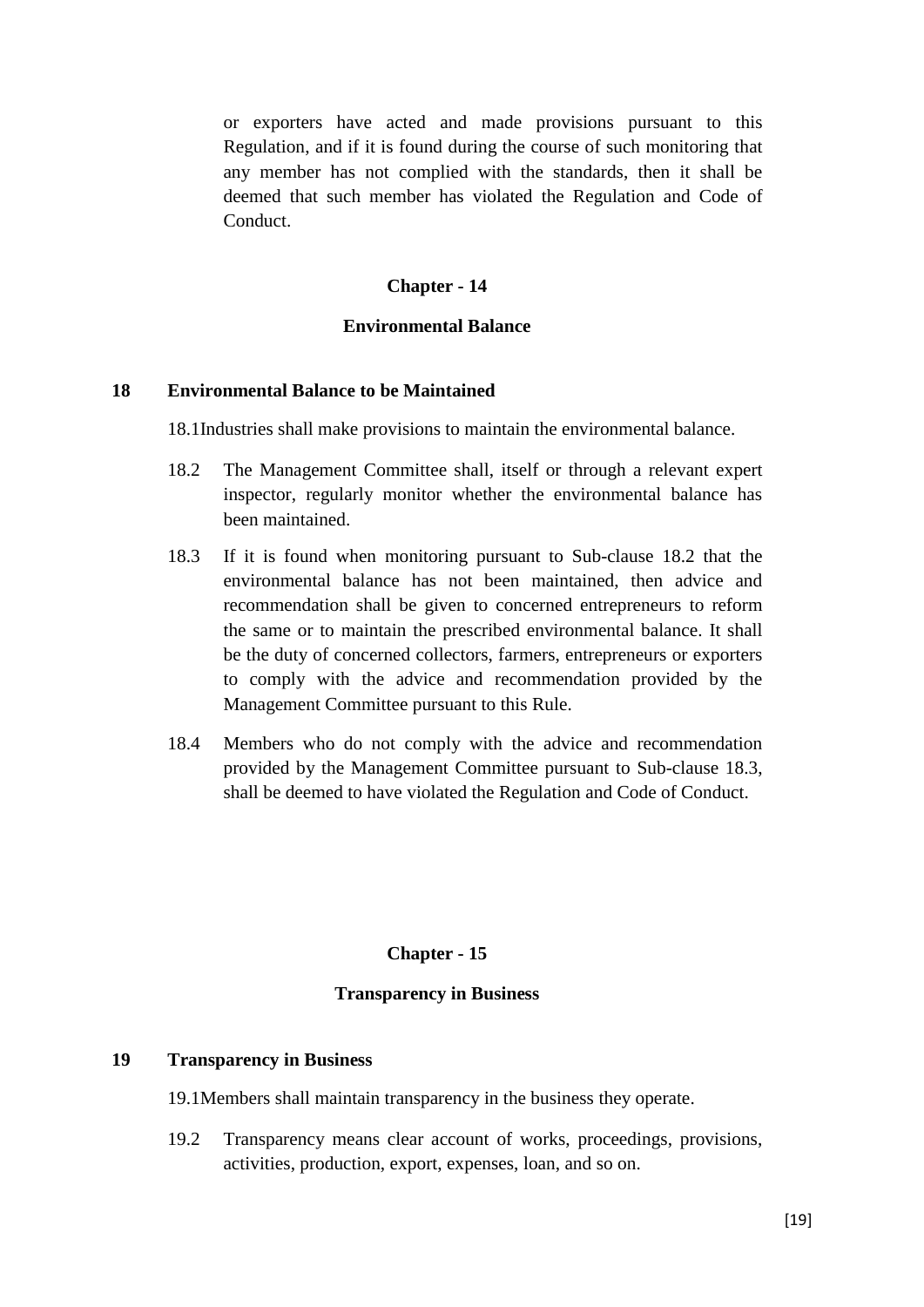- 19.3 The standards relating to transparency shall be as determined by the Committee from time to time, and the standards determined in such manner shall be an integral part of this Regulation.
- 19.4 The Committee shall, itself or by an expert inspector of the related subject, monitor as per necessity whether entrepreneurs have maintained the prescribed standards concerning transparency in business, and if it is found that transparency in business pursuant to this Regulation has not been maintained, then it shall be deemed to be violation of this Regulation and Code of Conduct.

#### **Miscellaneous**

#### **20. Secretariat of Management Committee**

The Committee shall establish a separate Secretariat for the management of the collective trademark. Until another provision is made, the Chief Secretariat shall be situated at the office of Nepal Herbs and Herbal Products Association in Kathmandu. In addition, the head offices of affiliated organisations may operate and provide services as local secretariats.

#### **21. Functions, Duties and Powers of Employees of the Secretariat**

- 21.1 It shall be the duty of the Secretariat to act pursuant to the directions and orders of the Collective Trademark Management Committee.
- 21.2 The Collective Trademark Management Committee shall appoint employees as per necessity and determine their responsibilities.
- 21.3 The terms of service and facilities of employees working at the Secretariat shall be as determined by the Working Committee on the recommendation of the Sub-committee.

#### **22. Amendment of Regulation**

If it becomes necessary to make any amendment or revision to this Regulation or Code of Conduct, the Working Committee may make necessary amendments on the recommendation of the Management Committee.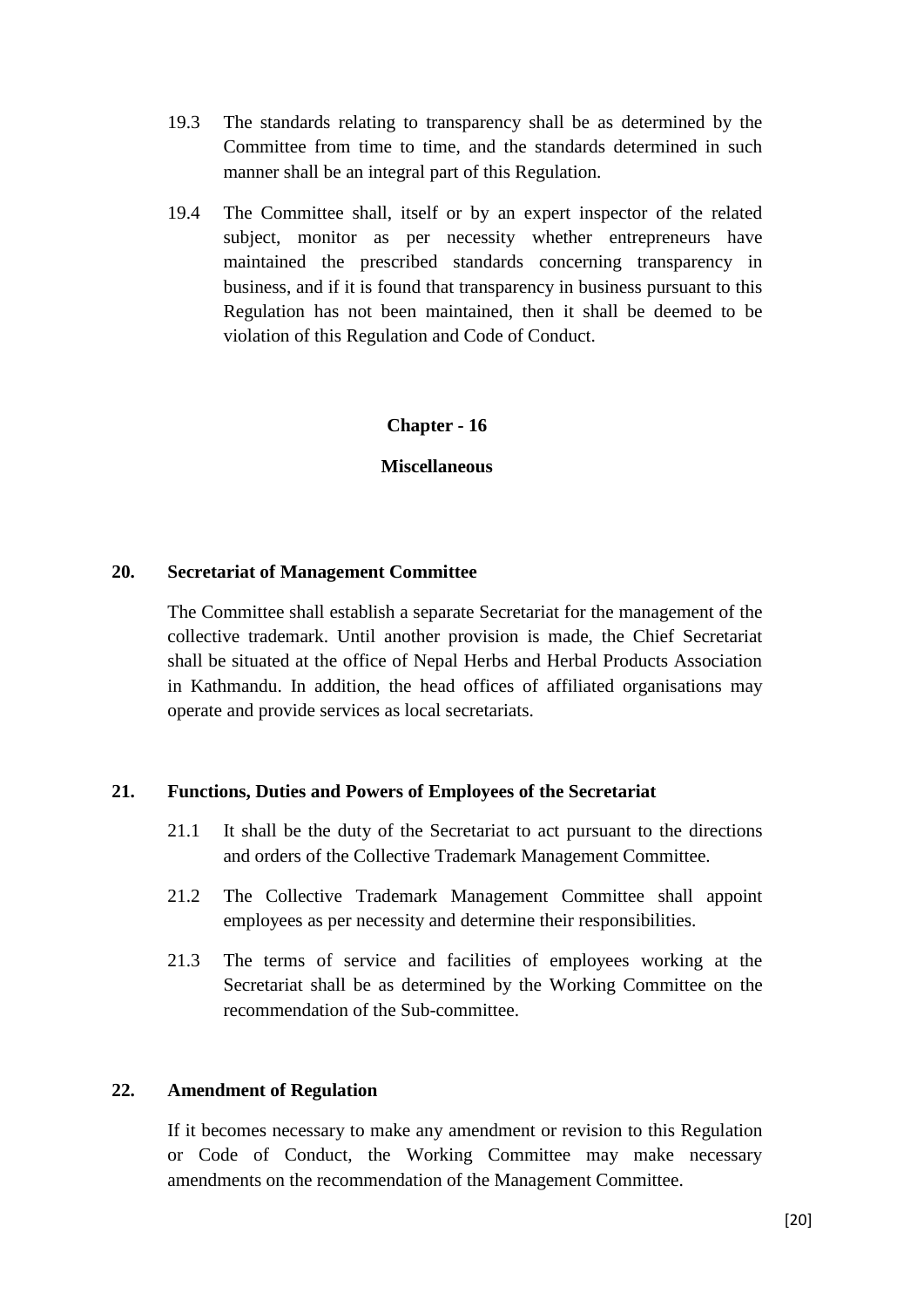### **23. Interpretation**

The interpretation of this Regulation shall be as made by the Working Committee.

#### **24. Save and Repeal**

Matters mentioned in this Regulation shall be pursuant to this Regulation, and other matters shall be pursuant to the charter of the Association and prevailing laws. Any provision of this Regulation and Code of Conduct that contradicts with the charter of the Association and prevailing laws shall become automatically void to the extent of such contradiction.

#### **25. Power to Remove Difficulties**

25.1 The Working Committee shall, on the recommendation of the Management Committee, make provisions and take actions as per necessity if any difficulty arises during the implementation of this Regulation.

## **26. Code of Conduct**

## **Code of Conduct**

## **Code of Conduct to be Obeyed by Members Using the Collective Trademark**

- 1. Take possible initiatives on one's part for the image and reputation of the collective trademark, and cause the same to be taken.
- 2. Maintain quality in the collection, farming and products of herbs as prescribed by the Working Committee, and cause the same to be maintained.
- 3. Produce goods pursuant to the classification determined by the Working Committee, and cause the same to be produced.
- 4. Discourage beyond prescription acts of sale, distribution and export of products, and cause the same to be discouraged.
- 5. Use the collective trademark label provided by the Working Committee in correct and systematic manner, and not misuse the same or use it in irregular manner.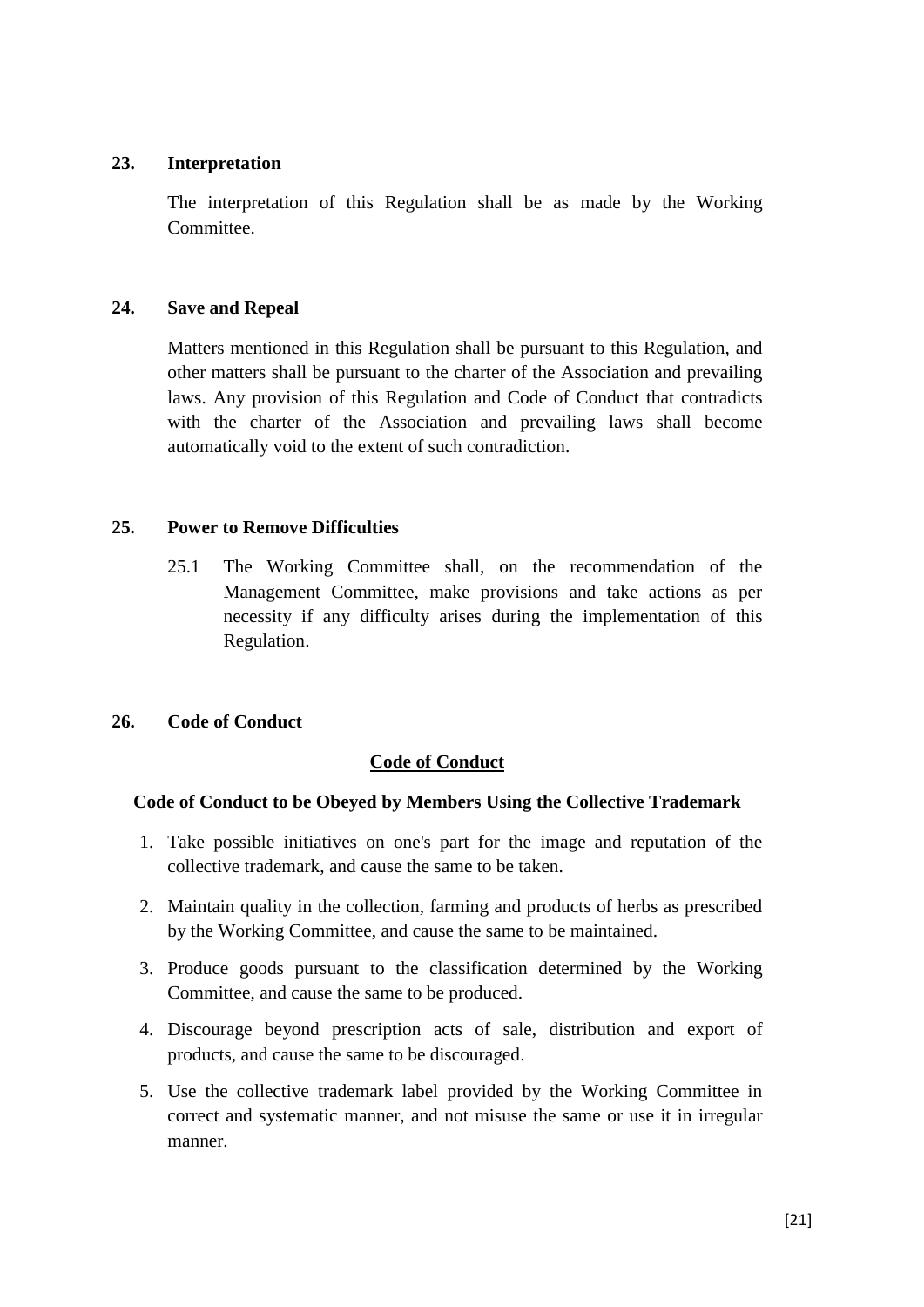- 6. Affix label only on prescribed and certified products and discourage the practice of affixing label on products below the prescribed quality level, and cause the same to be done.
- 7. Provide all possible support on one's part for the effective implementation of the Regulation made by the Working Committee for the management of the collective trademark, and cause the same to be provided.
- 8. Be liable for all loss resulting from non-compliance with the provisions relating to the use of label and from using the label on low-quality products.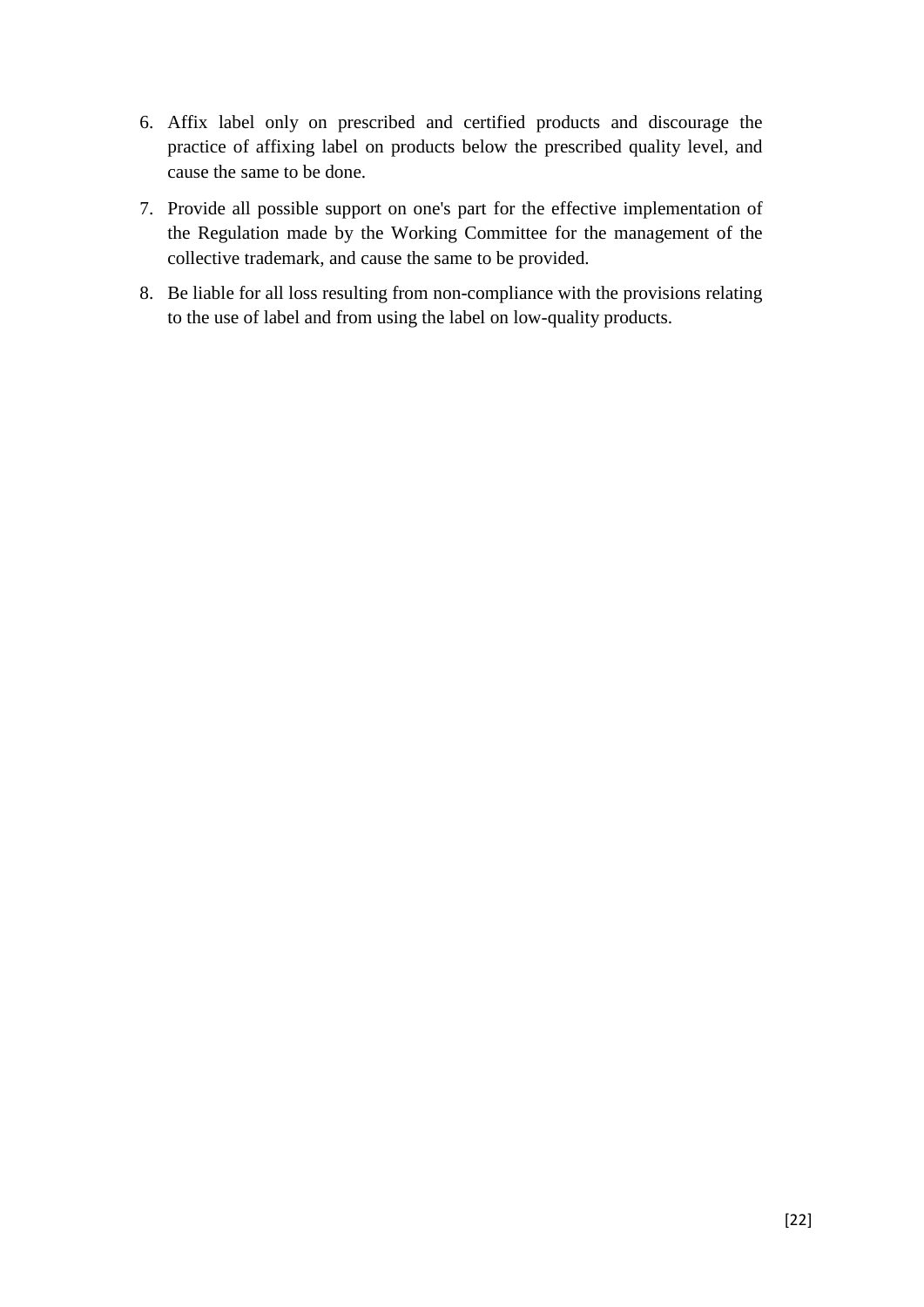## **Basis and Standards to Measure Quality of Products**

**The basis and standards to measure the quality of herbs and herbal products shall be as determined by the Working Committee from time to time.**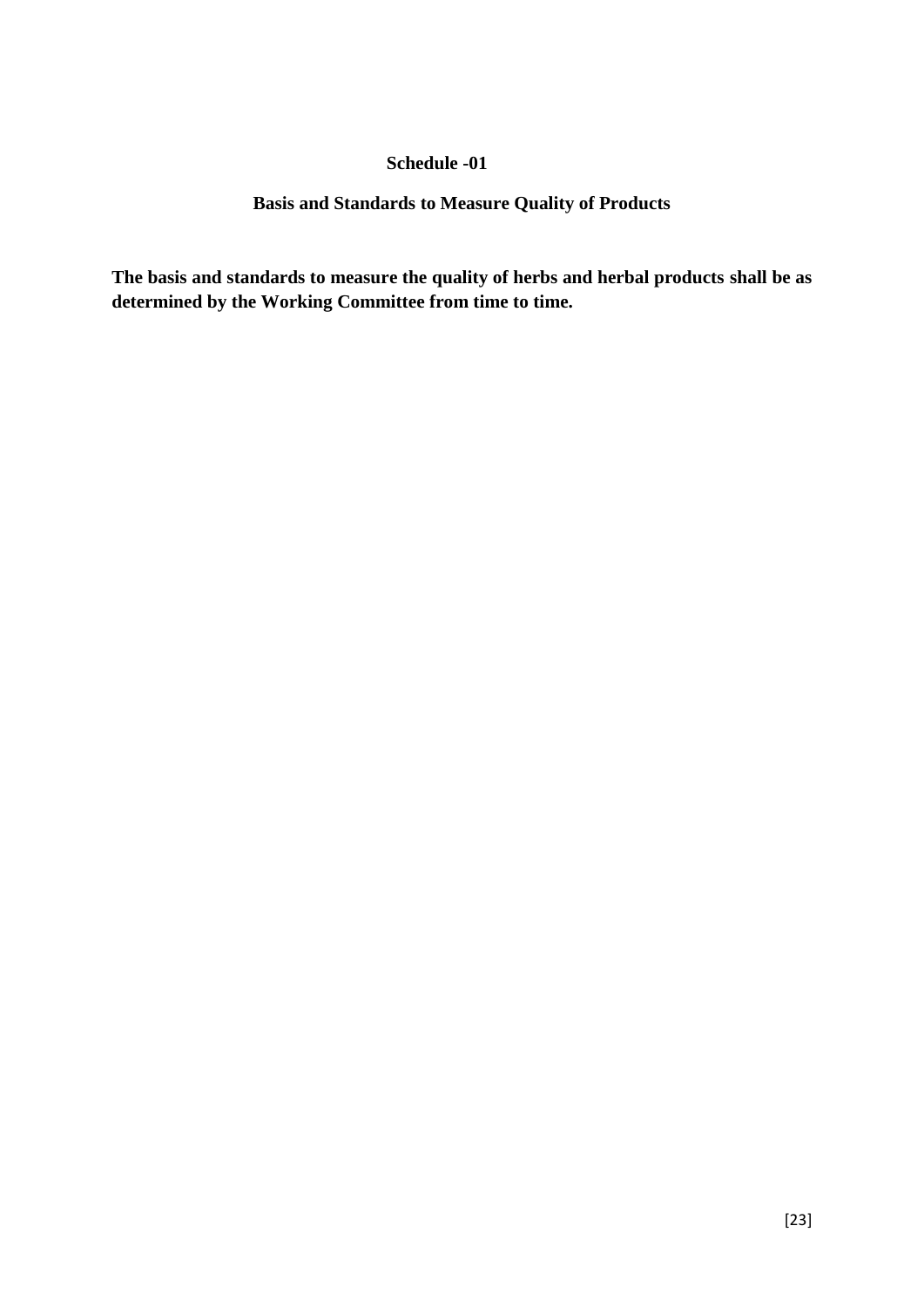## **Classification of Cardamom**

**With regard to produced goods, the Working Committee shall classify products from time to time.**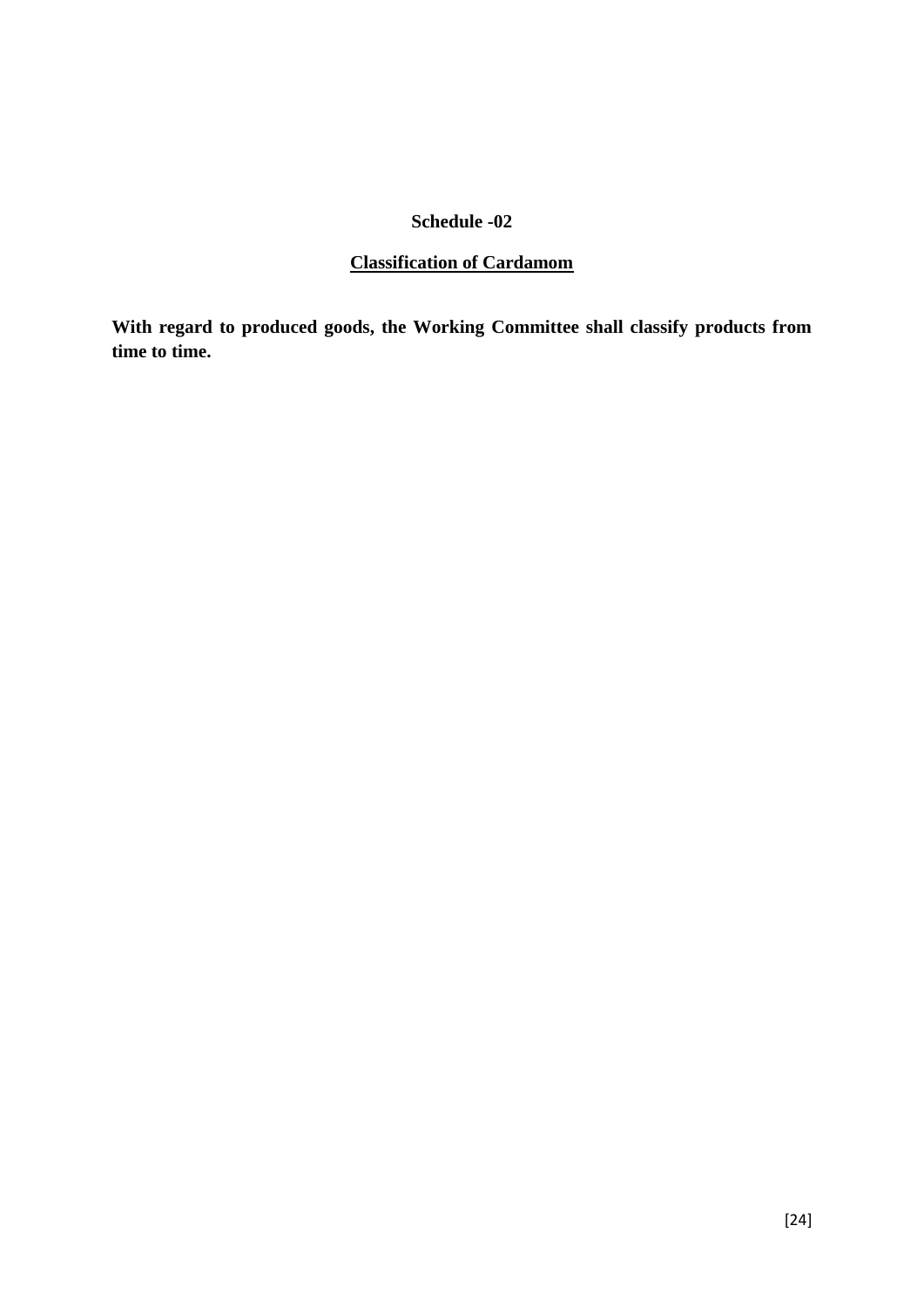#### **Internal Management**

#### **Internal management to be adopted by the concerned entrepreneurs:**

- 1. Premises, workplace and staff quarters of the business shall be kept hygienic, clean and suitable.
- 2. Child labour shall be completely prohibited in the collection, farming and business of herbs.
- 3. The terms of service and facilities of employees and workers who work in the industry and business shall be as provisioned in the prevailing laws of Government of Nepal and the Regulation.
- 4. When exporting products, provisions shall be made for packing, handling and so forth in such manner that the quality of products is not lowered.
- 5. Inform everybody to maintain the high quality of herbs from the collector to seller level.
- 6. There shall be complete compliance with the Labour Act, Regulation and prevailing Acts, Regulations and laws.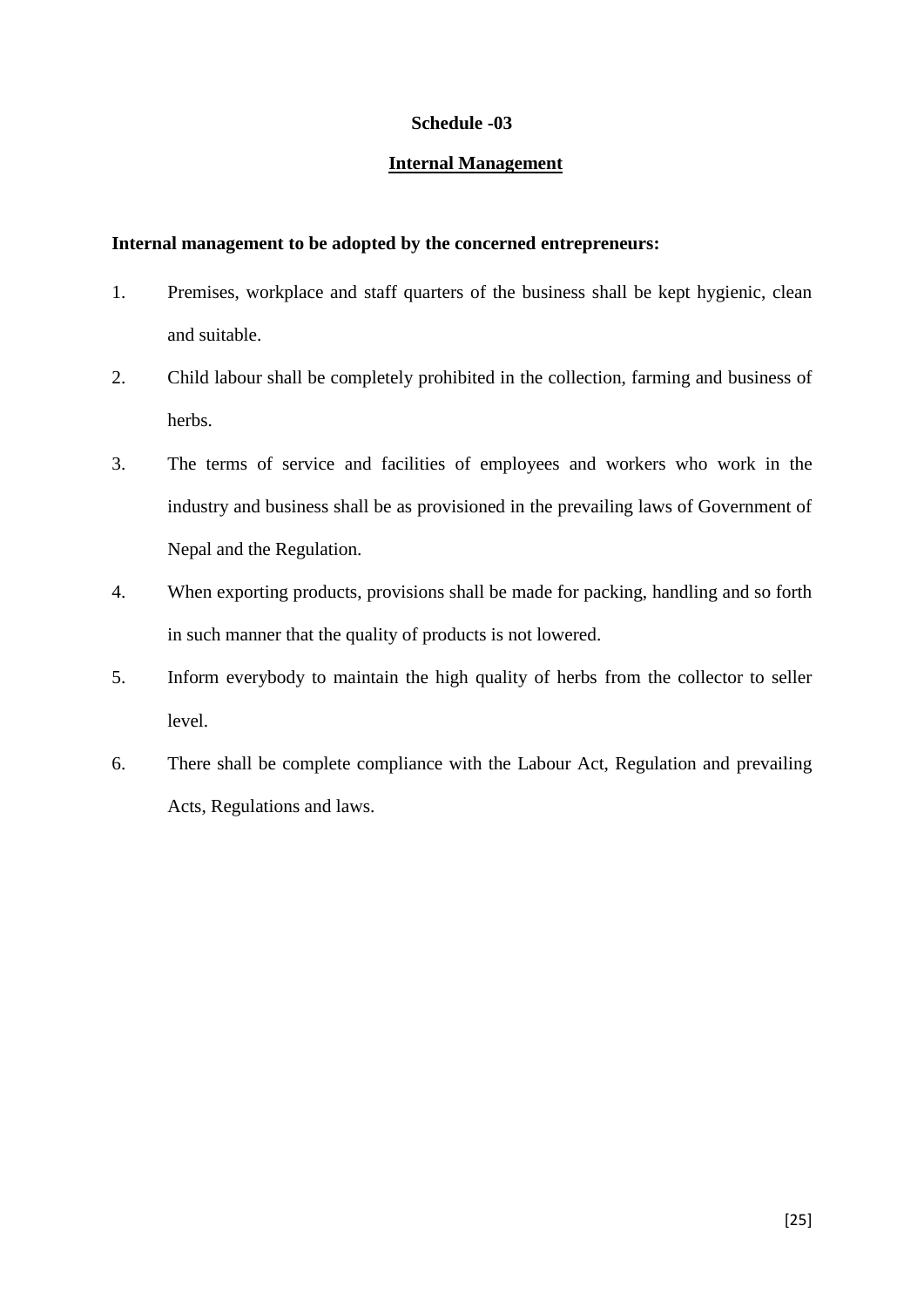**Sample Picture of Collective Trademark**

**Sample picture of the collective trademark**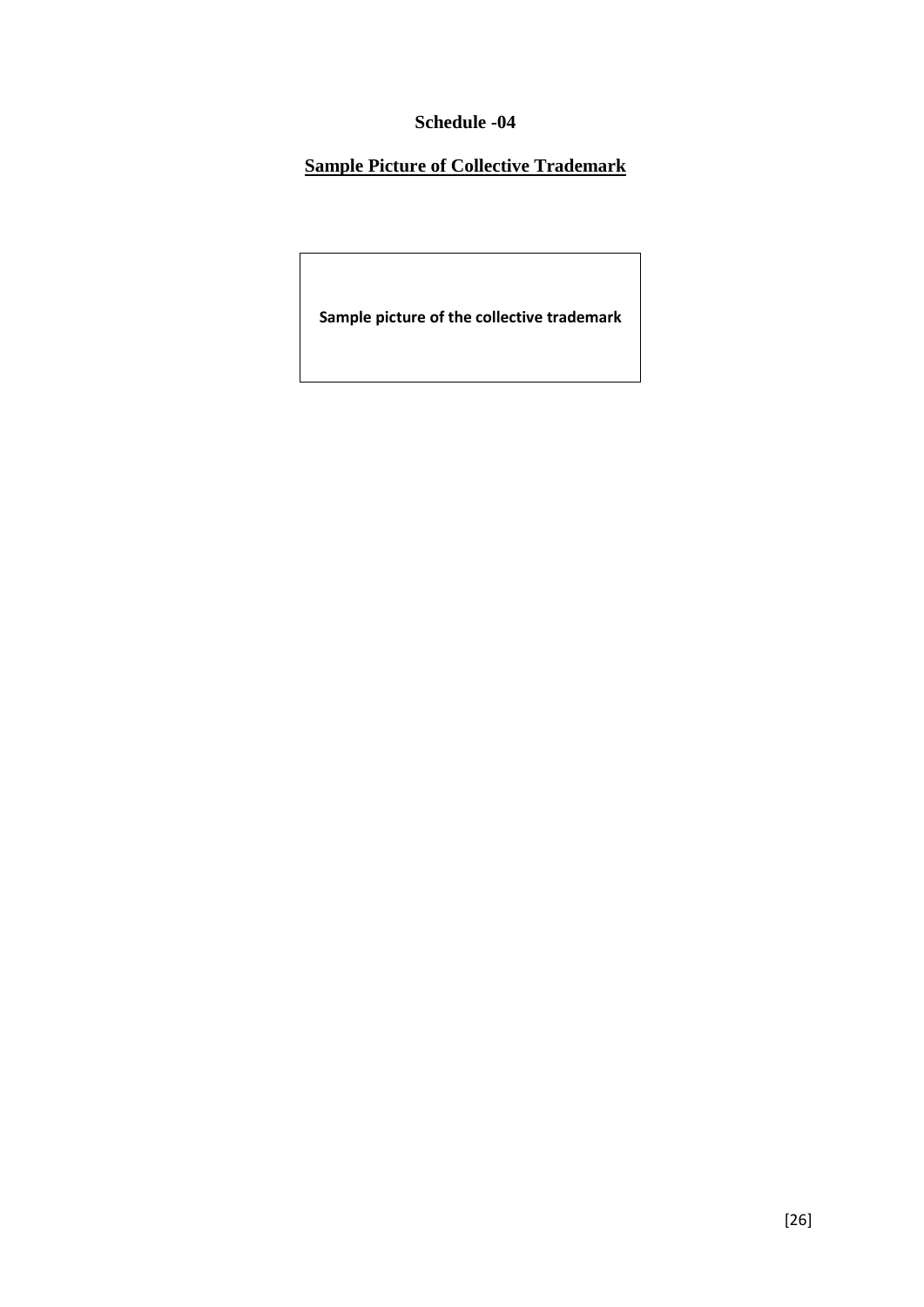## **Sample Method to Affix Collective Trademark Label**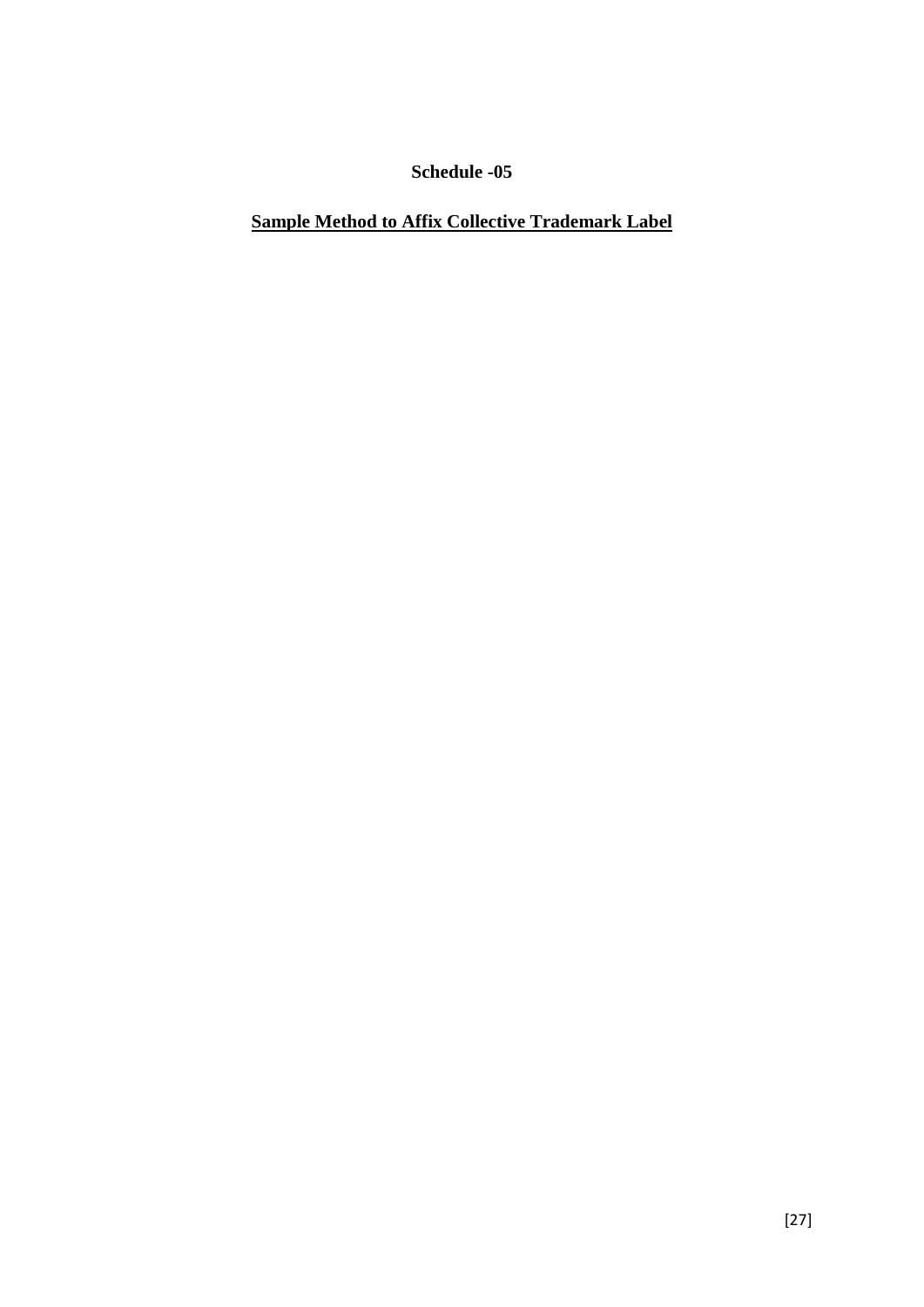## **Application for Oath of Obedience to Collective Trademark Regulation and Code of Conduct**

Date: .............................

The Coordinator, Collective Trademark Monitoring and Evaluation Committee, Kathmandu, Nepal

## **Subject**: **Oath of Obedience to the Collective Trademark Regulation and Code of Conduct**

This ............................................................ informs that it pledges to strictly obey the provisions of the Regulation and Code of Conduct of the Collective Trademark made by the Working Committee in order to maintain the quality of Nepali herbs through the use of the Collective Trademark Label and hence to maintain its prestige and credibility in the global market, and also pledges to accept any punishment imposed pursuant to the Regulation and Code of Conduct for any violation of the same; therefore, this ............................... requests for the proper use of the Collective Trademark Label.

Yours truly,

| Name            |  |
|-----------------|--|
| Designation     |  |
| Signature       |  |
| Company's Stamp |  |

(Note: The concerned member shall write an application in this format on the letter pad of the industry/ business/company, and submit it to the Working Committee.)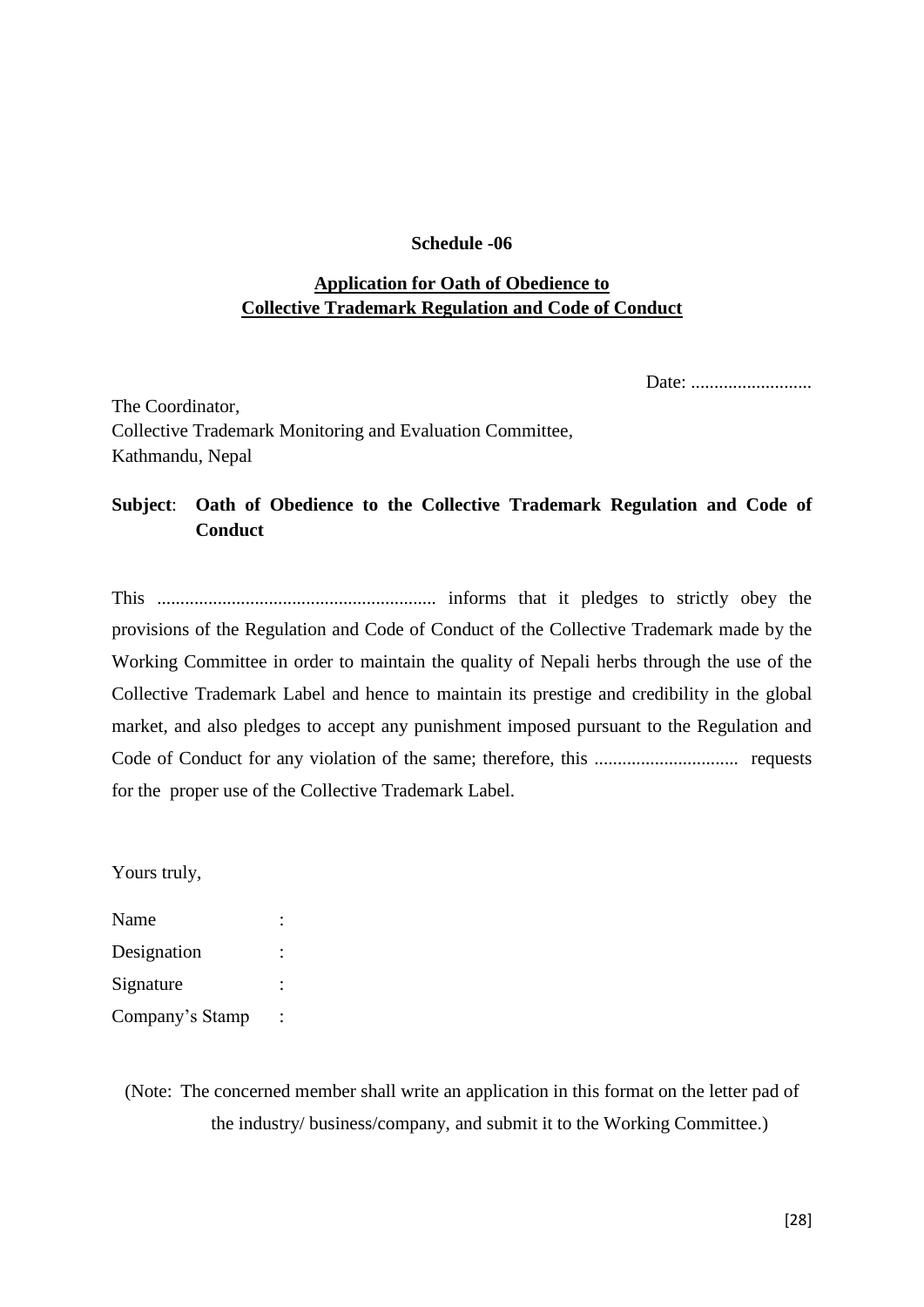# **Summary Description of Business/Industry for Purposes of Collective Trademark Regulation and Code of Conduct**

| 1. |            | <b>Company's Description</b>                       |                                     |                                                                                         |
|----|------------|----------------------------------------------------|-------------------------------------|-----------------------------------------------------------------------------------------|
|    | 1.1        | Name of the company                                |                                     |                                                                                         |
|    |            | 1.2 Address                                        |                                     |                                                                                         |
|    |            | 1.3 Head office                                    |                                     |                                                                                         |
|    |            | 1.4 Telephone number                               |                                     |                                                                                         |
|    | 1.5 E-mail |                                                    |                                     |                                                                                         |
|    |            | 1.6 Name of contact person                         |                                     |                                                                                         |
|    |            | 1.7 Designation                                    |                                     |                                                                                         |
|    |            | 1.8 Date of Association membership                 |                                     | Membership No:                                                                          |
|    |            | 1.9 Proprietorship/Pvt. Ltd.                       | $\mathbb{Z}^n$ . The $\mathbb{Z}^n$ | Name/s of partner/s.                                                                    |
|    | 1.10       | Authority registered with                          |                                     |                                                                                         |
|    | 1.11       | Date of Establishment                              |                                     |                                                                                         |
|    | 1.12       | PAN/VAT number                                     |                                     |                                                                                         |
| 2. |            | <b>Efforts made to Maintain Quality</b>            |                                     |                                                                                         |
|    | 2.1        |                                                    |                                     | Quality Control employee are present/absent: -----------------------------------        |
|    | 2.2        |                                                    |                                     |                                                                                         |
| 3. |            | <b>Condition of Business/ Store /Packing areas</b> |                                     |                                                                                         |
|    | 3.1        |                                                    |                                     | Provisions for sanitation and cleanliness are present/absent : ------------------------ |
|    | 3.2        |                                                    |                                     | Provisions for terms of service and facilities for farmers, workers, labourers          |
|    |            |                                                    |                                     |                                                                                         |
|    | 3.3        |                                                    |                                     | Industry, business, factory is insured/not insured : --------------------------------   |
| 4. |            | <b>Provisions for Recordkeeping</b>                |                                     |                                                                                         |
|    | 4.1        |                                                    |                                     | Record of purchased herbs, etc. is maintained /not maintained: -----------------        |
|    | 4.2        |                                                    |                                     | Record of production and collection of herbs is maintained /not maintained: ---         |
|    | 4.3        |                                                    |                                     | Record in accordance with Batch and Lot is maintained/not maintained: -------           |
|    | 4.4        |                                                    |                                     |                                                                                         |
|    | 4.5        |                                                    |                                     |                                                                                         |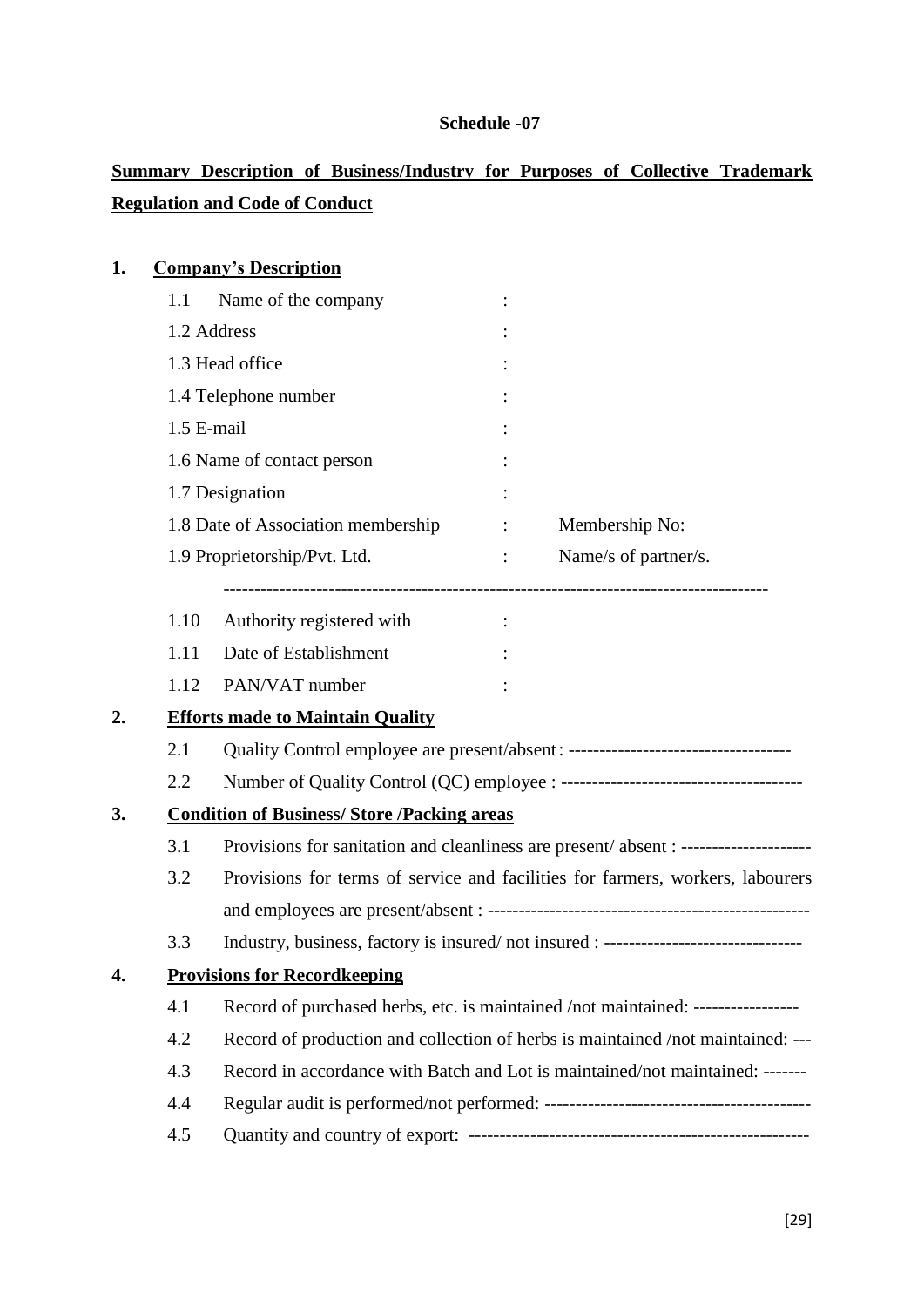## **5. Miscellaneous information**

- 5.1 Herbs from farmer's production is inspected/not inspected: --------------------
- 5.2 The collection of herbs is credible/not credible: ------------------------------------
- 5.3 If necessary, the examination report of herbs quality tests can be made available /cannot be made available :-----------------------

## **Applicant's :**

Name : Designation : Signature : Date : Company's stamp :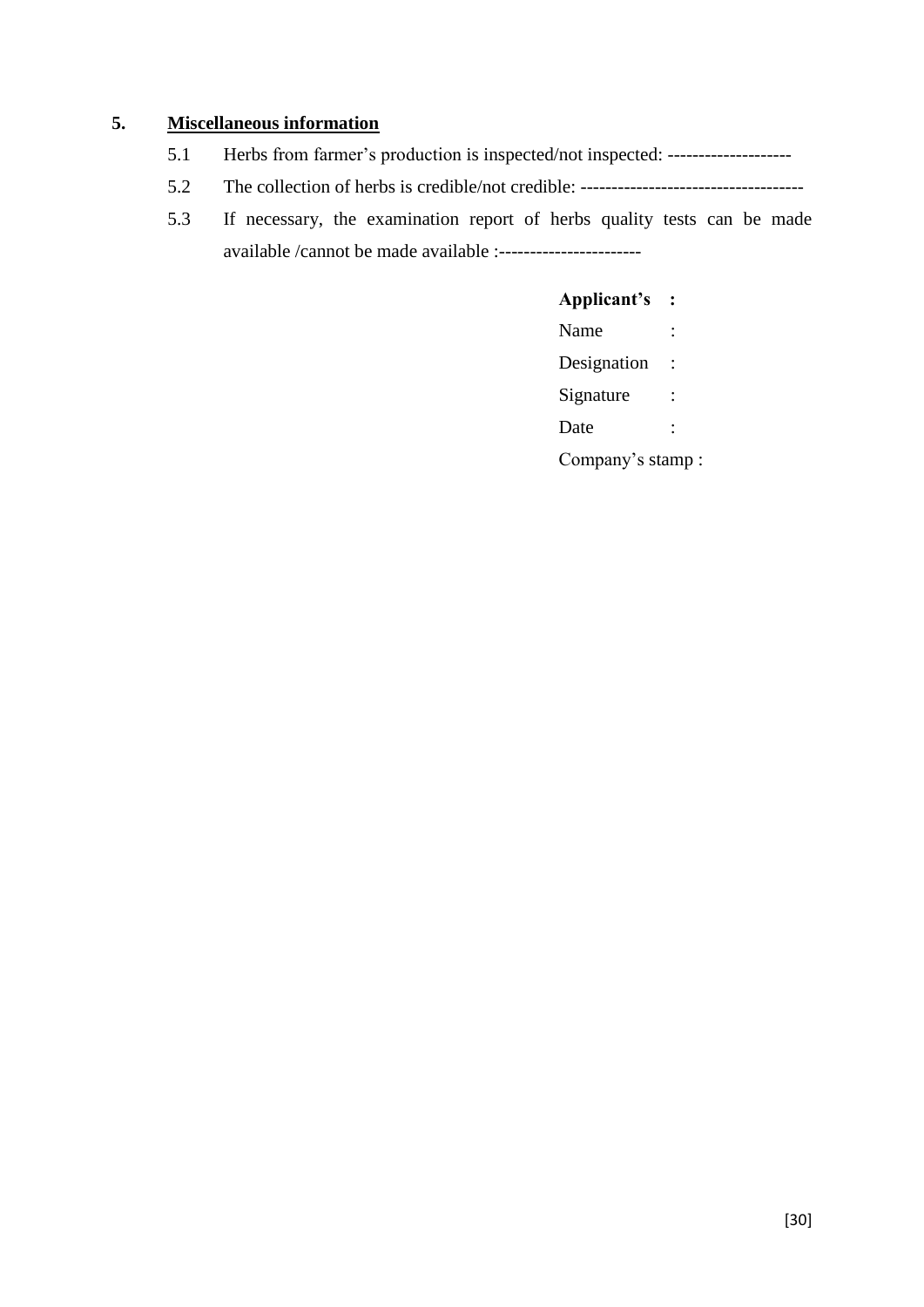**Agreement on Use of the Collective Trademark Label** provided by the First Party concluded between ....................................................., representative of the Collective Trademark Management Committee (hereinafter referred to as First Party) and ................................................., registered with the Department of Cottage and Small Industries/ Department of Commerce/ Office of the Company Registrar, having Registration No. ....................... and located at ......................................................... (hereinafter referred to as Second Party)

#### Objectives:

To affix on herbal products the Collective Trademark Label provided by the First Party, in order to reassure about the quality of herbs produced/collected by members of the First Party.

#### **Terms and conditions**

- 1. The Second Party shall strictly obey the "Regulation and Code of Conduct of Nepali Herbs and Herbal Products' Collective Trademark Using, 2074" prepared by the First party with regard to use of the Collective Trademark Label.
- 2. The Second Party shall not commit any act in violation of the "Regulation and Code of Conduct of Nepali Herbs and Herbal Products' Collective Trademark Using, 2074". In the event of any violation of the Regulation and Code of Conduct, the Second Party shall accept any legal action taken pursuant to provisions of the same Regulation and Code of Conduct and the prevailing laws of Nepal.
- 3. If the Second Party commits any act in violation of the Regulation and Code of Conduct and if the goodwill of the Collective Trademark is adversely affected due to the commission of any act, then the Second Party shall be prepared to accept complete responsibility for the same.
- 4. If the First Party or a domestic or foreign purchaser, user or any organisation conducts at any time the quality testing of a product having the Collective Trademark Label affixed on it and if such products do not possess the quality prescribed by the First Party, then the Second Party itself shall be completely liable for the same. The Second Party shall be prepared to provide any compensation, if required.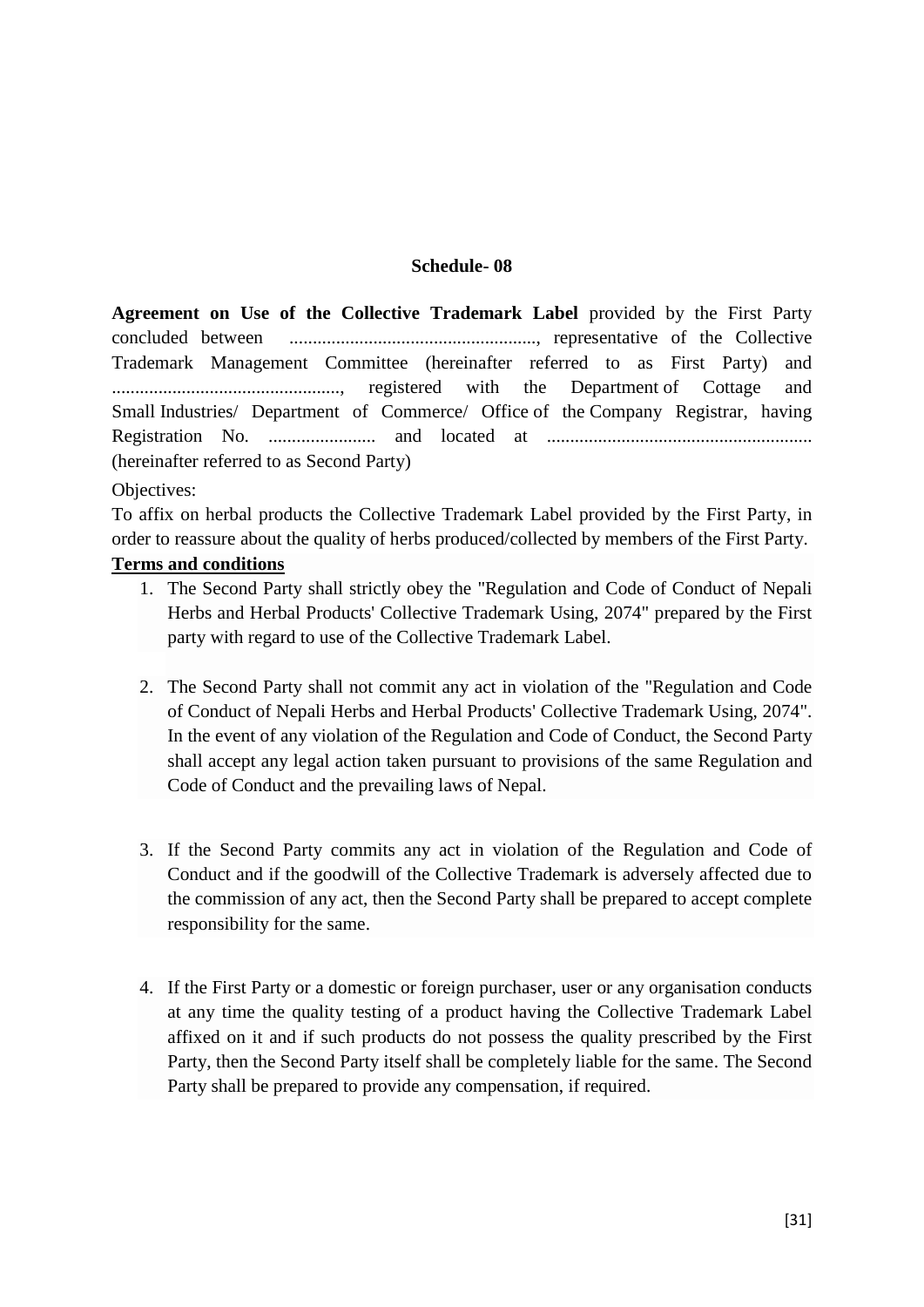5. We, the undersigned Parties, have concluded this Agreement with mutual consent in amicable environment, and hereby consent to comply with and cause compliance to this Agreement.

Signatory on behalf of First party Signature : Name : Designation : Date:

**Witness** Signature : Name : Address :

Signatory on behalf of Second party Signature : Name : Designation : Date:

**Witness** Signature : Name : Address :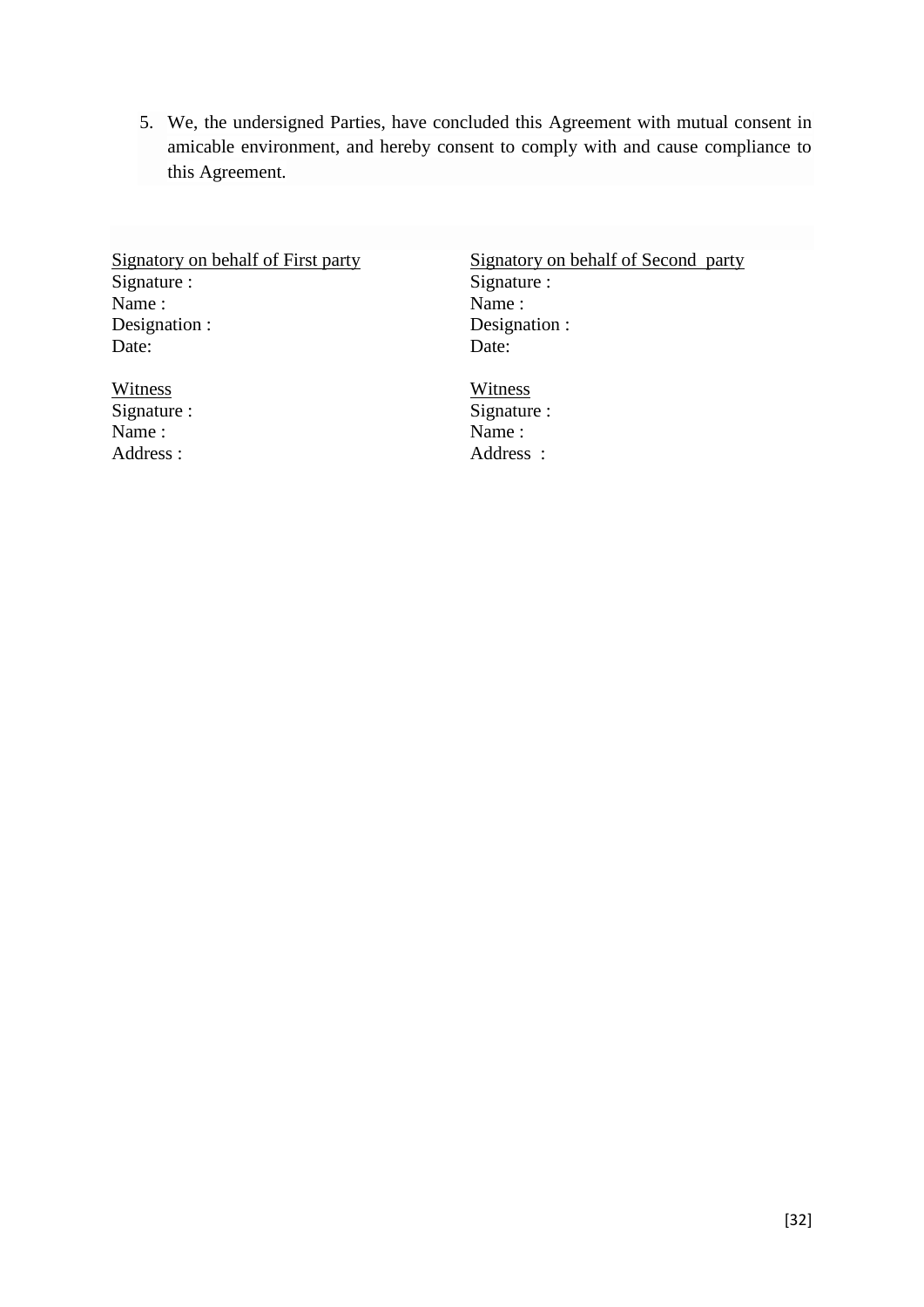## **Format of Application to Provide Collective Trademark Label**

Date: ........................

The Coordinator, Collective Trademark Management Committee, Kathmandu, Nepal.

**Subject** : Request to Provide the Collective Trademark Label of Herbs

This ........................................... requests for use of ...........(in numbers) ..........(in words) ............... units of the Nepali Herbs and Herbal Products' Collective Trademark Label provided by the Committee. Please find attached hereto the description of products pursuant to Schedule- 11 of the "Regulation and Code of Conduct of Nepali Herbs and Herbal Products" along with the sample of such products.

Thank you for your co-operation.

Signature : Name : Designation **:** Stamp of Business/Industry/Company :

(Note: The concerned member shall write an application in this format on the letter pad of the industry/ business/company, and submit it to the Committee.)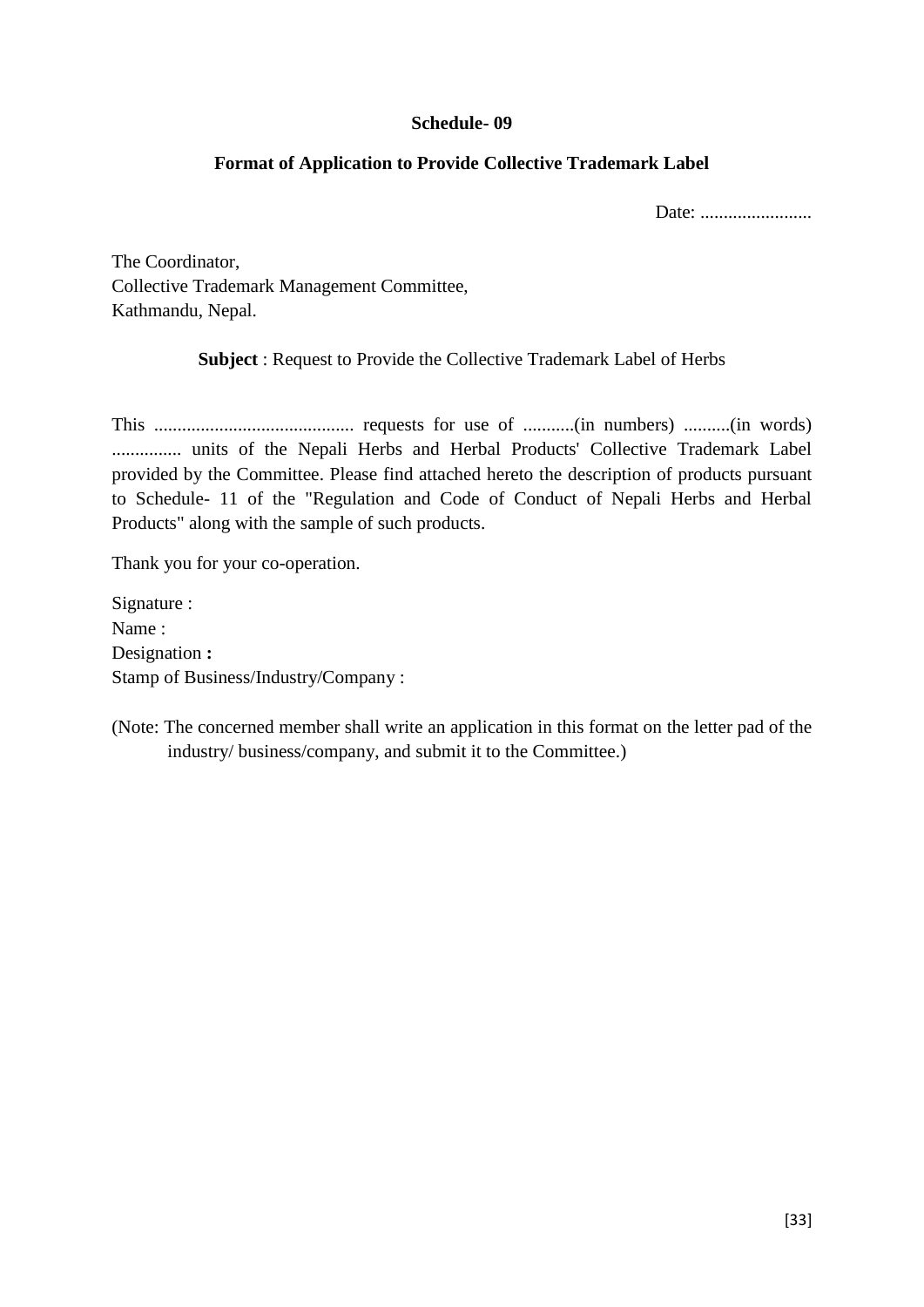## **Description of Issuance of Collective Trademark Label**

Date:

Industry / Business: Address:

Has been granted the following label to use the Collective Trademark Label on only those products having the following description from Test Result Date .............................. and Result Number................ of the aforementioned organisation, subsequent to quality tests conducted on Sample Number .................. received on ................................... (date).

| S.  |  | Description |  |  |      |  | of | Description of |      |     | For Export |     |                     | Description of |       | Hologram |             | Remarks |
|-----|--|-------------|--|--|------|--|----|----------------|------|-----|------------|-----|---------------------|----------------|-------|----------|-------------|---------|
| No. |  | Quality     |  |  | Test |  | of | Product Using  |      |     |            |     | <b>Issued Label</b> |                |       |          | Description |         |
|     |  | Sample      |  |  |      |  |    | Label          |      |     |            |     |                     |                |       |          |             |         |
|     |  |             |  |  |      |  |    |                |      |     |            |     |                     |                |       |          |             |         |
|     |  |             |  |  |      |  |    | Name           | Size | No. | Coun-      | No. | $^{\circledR}$      | <b>TM</b>      | Tot-  | No.      | Tot-        |         |
|     |  |             |  |  |      |  |    |                |      |     | try        |     | No.                 | No.            | al    |          | al          |         |
|     |  |             |  |  |      |  |    |                |      |     |            |     |                     |                | units |          | units       |         |
|     |  |             |  |  |      |  |    |                |      |     |            |     |                     |                |       |          |             |         |
|     |  |             |  |  |      |  |    |                |      |     |            |     |                     |                |       |          |             |         |
|     |  |             |  |  |      |  |    |                |      |     |            |     |                     |                |       |          |             |         |
|     |  |             |  |  |      |  |    |                |      |     |            |     |                     |                |       |          |             |         |
|     |  |             |  |  |      |  |    |                |      |     |            |     |                     |                |       |          |             |         |

## **Label received by**

| Signature            |  |
|----------------------|--|
| Name                 |  |
| Designation          |  |
| Organisation's Stamp |  |

## **Label issued by**

| Signature         |  |
|-------------------|--|
| Name              |  |
| Designation       |  |
| Committee's Stamp |  |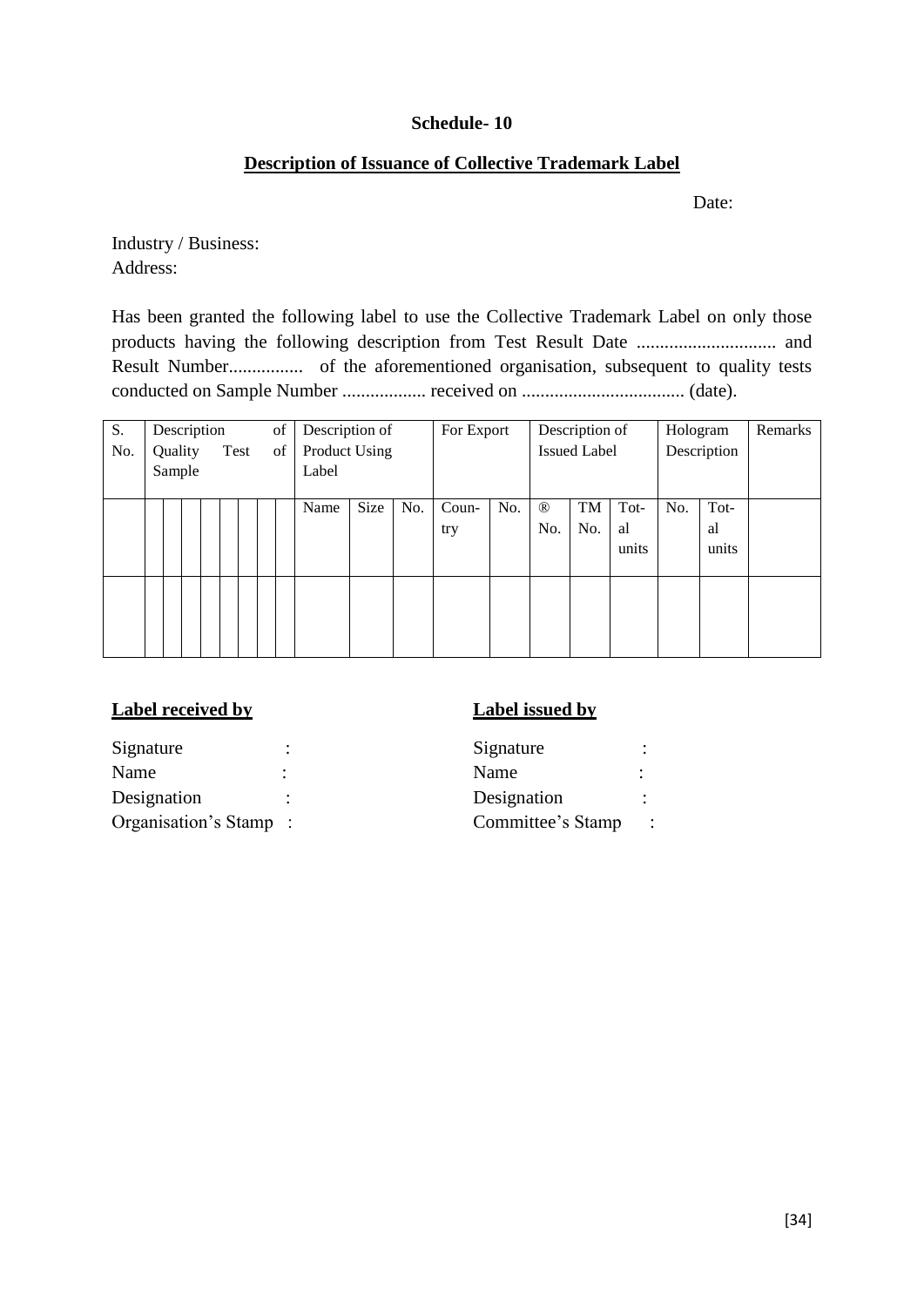## **Schedule – 11**

## **Description of Goods Using Collective Trademark-Label**

Date:

| $\overline{S}$ . No. |      | Description of Product |        |      | Export  |        |               |  |  |  |
|----------------------|------|------------------------|--------|------|---------|--------|---------------|--|--|--|
|                      | Name | Number                 | Weight | Size | Country | Number | Amount<br>Rs. |  |  |  |
|                      |      |                        |        |      |         |        |               |  |  |  |
|                      |      |                        |        |      |         |        |               |  |  |  |
|                      |      |                        |        |      |         |        |               |  |  |  |
|                      |      |                        |        |      |         |        |               |  |  |  |
|                      |      |                        |        |      |         |        |               |  |  |  |
|                      |      |                        |        |      |         |        |               |  |  |  |
|                      |      |                        |        |      |         |        |               |  |  |  |
|                      |      |                        |        |      |         |        |               |  |  |  |
|                      |      |                        |        |      |         |        |               |  |  |  |
|                      |      |                        |        |      |         |        |               |  |  |  |
|                      |      |                        |        |      |         |        |               |  |  |  |
|                      |      |                        |        |      |         |        |               |  |  |  |
|                      |      |                        |        |      |         |        |               |  |  |  |

## **Applicant**

| Signature                 |  |
|---------------------------|--|
| Name                      |  |
| Name of Industry/Business |  |
| Address                   |  |
| Organisation's Stamp      |  |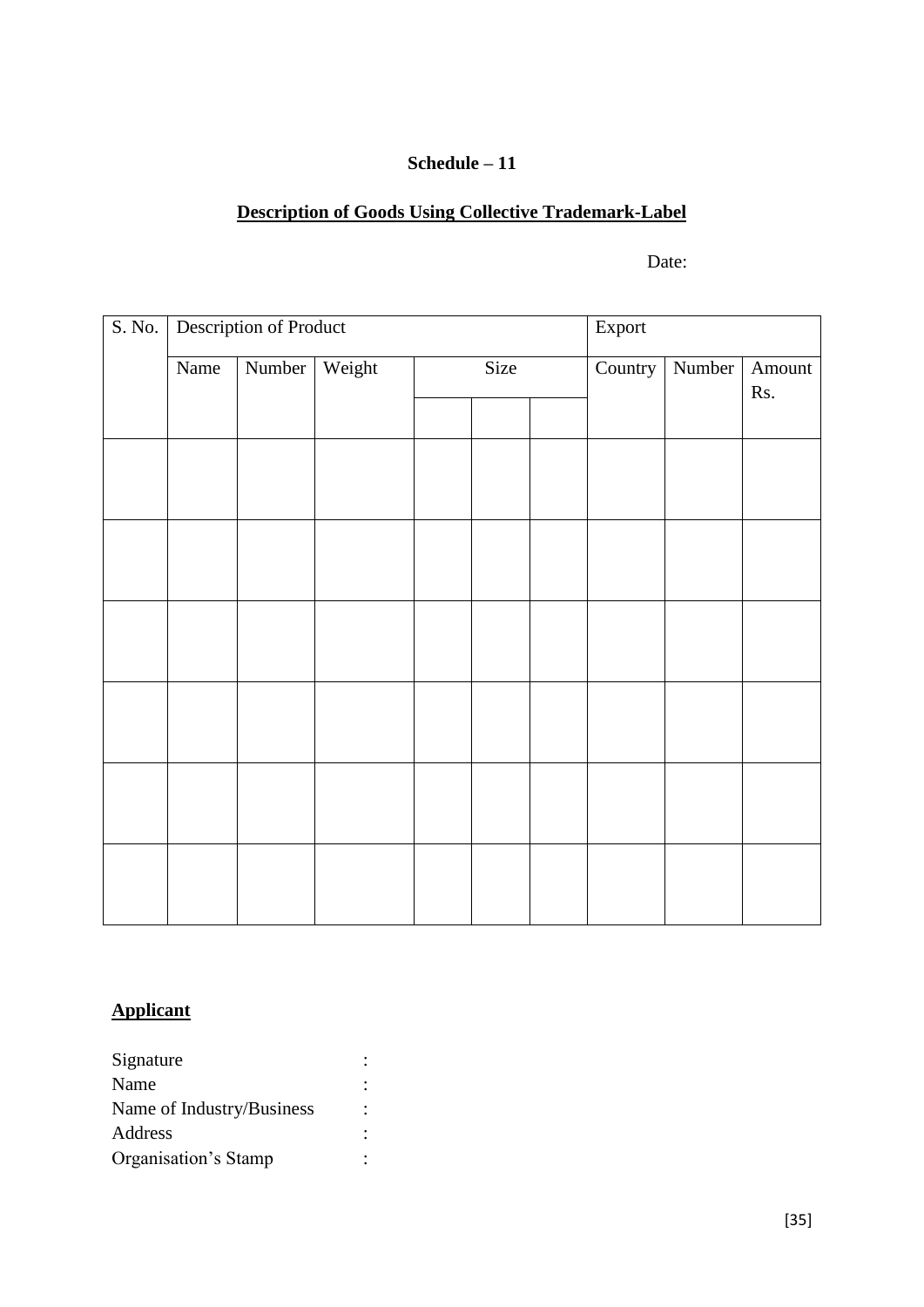## **Schedule – 12**

## **Description of Sample Goods Received for Use of Collective Trademark Label**

Date:

Industry / Business: Address:

Sample products having the following description have been made available for quality tests with the objective of using the Collective Trademark provided by the Working Committee.

| S. No. | Sample<br>Number | Name of Sample | Total | Remarks |
|--------|------------------|----------------|-------|---------|
|        |                  |                | Units |         |
|        |                  |                |       |         |
|        |                  |                |       |         |
|        |                  |                |       |         |
|        |                  |                |       |         |

| <b>Label received by -</b>   | Label issued by - |                          |                |  |  |  |
|------------------------------|-------------------|--------------------------|----------------|--|--|--|
| <b>Signature</b>             |                   | <b>Signature</b>         |                |  |  |  |
| <b>Name</b>                  |                   | <b>Name</b>              |                |  |  |  |
| <b>Designation</b>           |                   | <b>Designation</b>       |                |  |  |  |
| <b>Organisation's Stamp:</b> |                   | <b>Committee's Stamp</b> | $\ddot{\cdot}$ |  |  |  |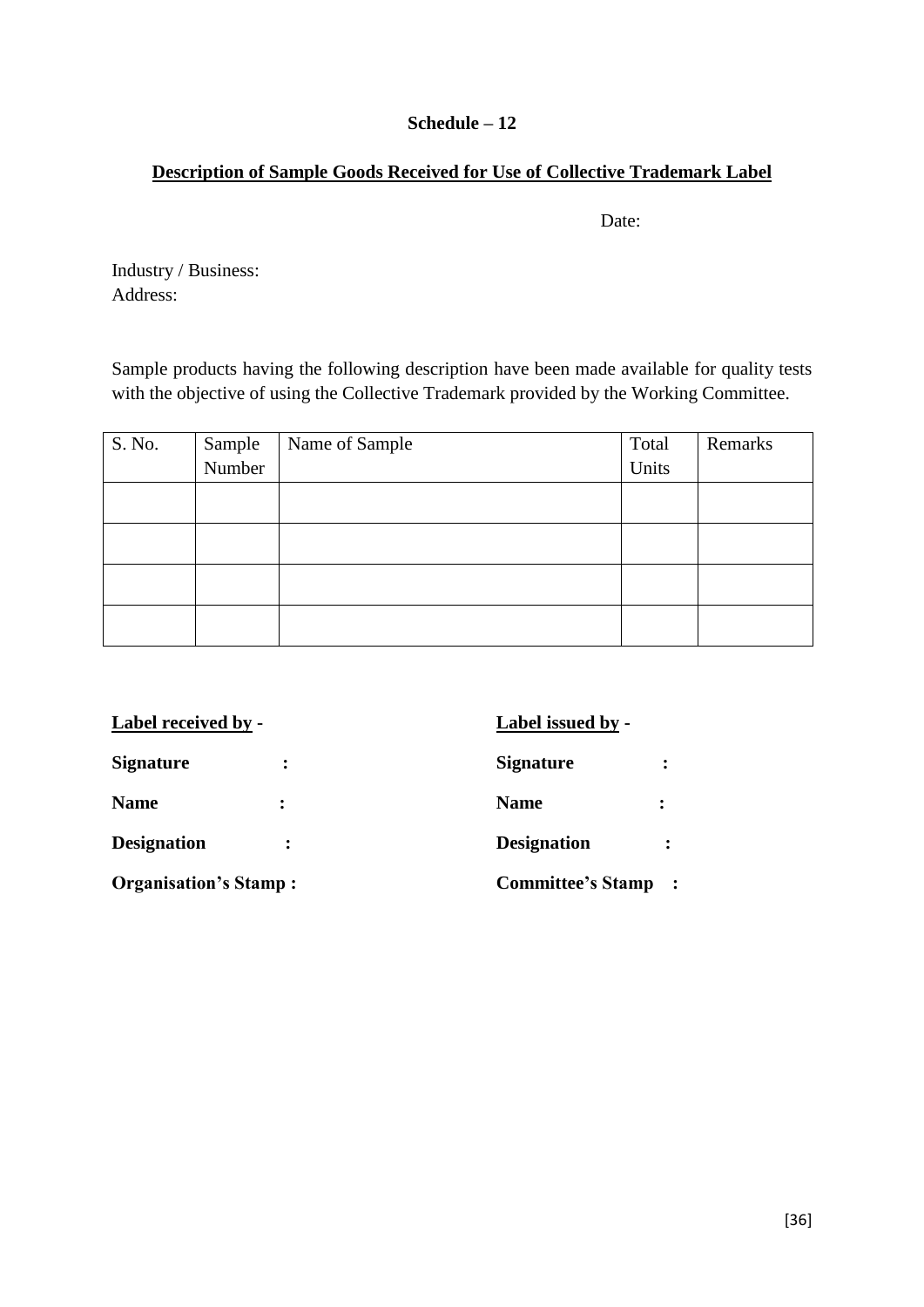## **Record Book of Label and Hologram of Collective Trademark**

| Date | Issue to Sample |      |      | <b>Quality Test</b> |  |          |  | Label Using  |       |         | Label          |     |       | Hologram |        |
|------|-----------------|------|------|---------------------|--|----------|--|--------------|-------|---------|----------------|-----|-------|----------|--------|
|      |                 |      |      | Description         |  |          |  |              | Issue |         |                | No. |       |          |        |
|      |                 | Name | Code | Weight Size         |  | Diameter |  | Product Size | Nos.  | Country | N <sub>o</sub> | No. | Total | Nos.     | Total  |
|      |                 |      |      |                     |  |          |  |              |       |         | 0 <sup>t</sup> | of  |       |          | Pieces |
|      |                 |      |      |                     |  |          |  |              |       |         | $^{\circledR}$ | TM  |       |          |        |
|      |                 |      |      |                     |  |          |  |              |       |         |                |     |       |          |        |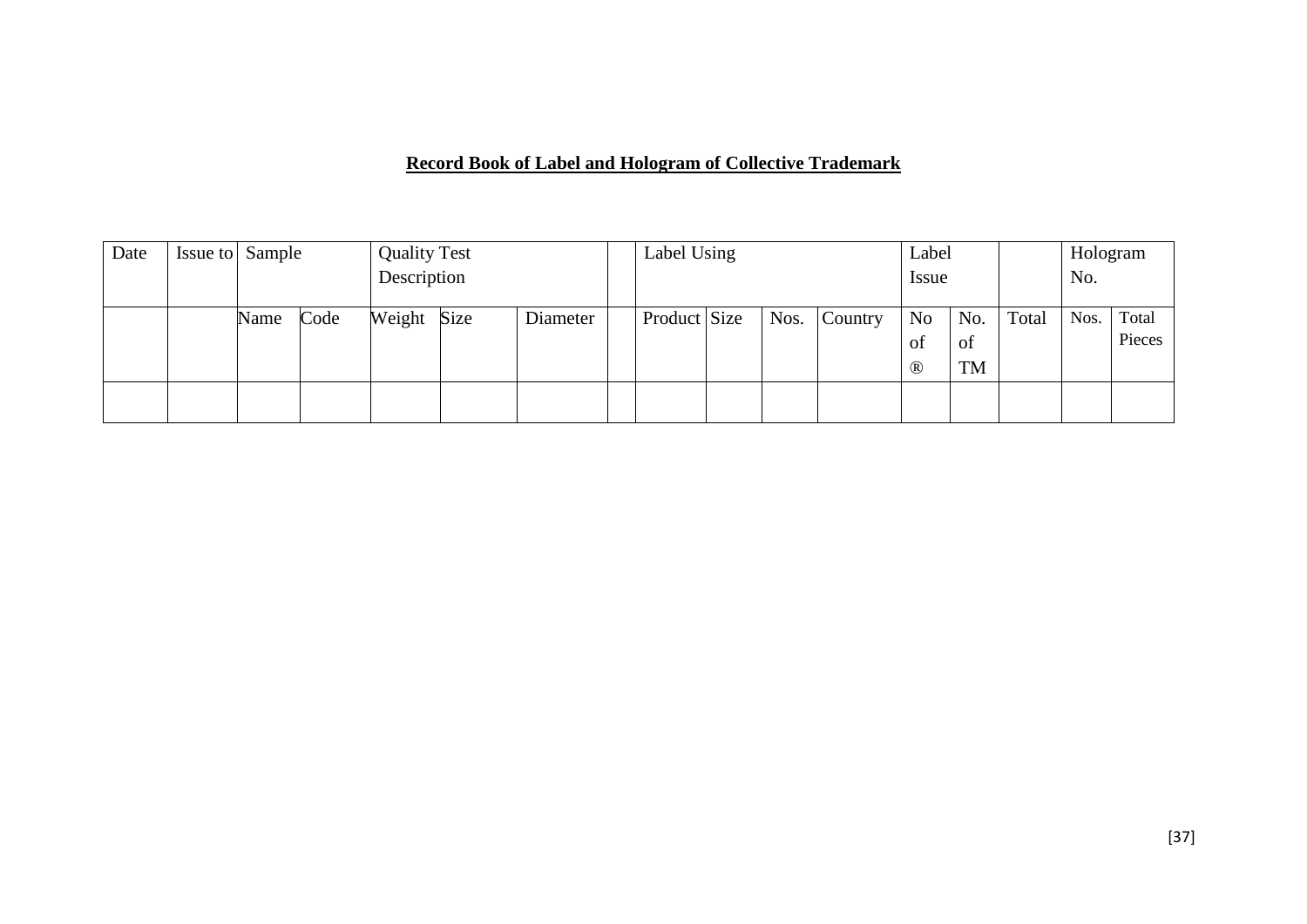## **Reference Book of Lab Test**

| Ref.No. | Date | Quantity sent<br>for test |             | Sample sent for lab test |                  | Request for test |  |  |  |  |  |  |  | Remarks |
|---------|------|---------------------------|-------------|--------------------------|------------------|------------------|--|--|--|--|--|--|--|---------|
|         |      |                           | Code<br>No. | Owner                    | Sample's<br>Name |                  |  |  |  |  |  |  |  |         |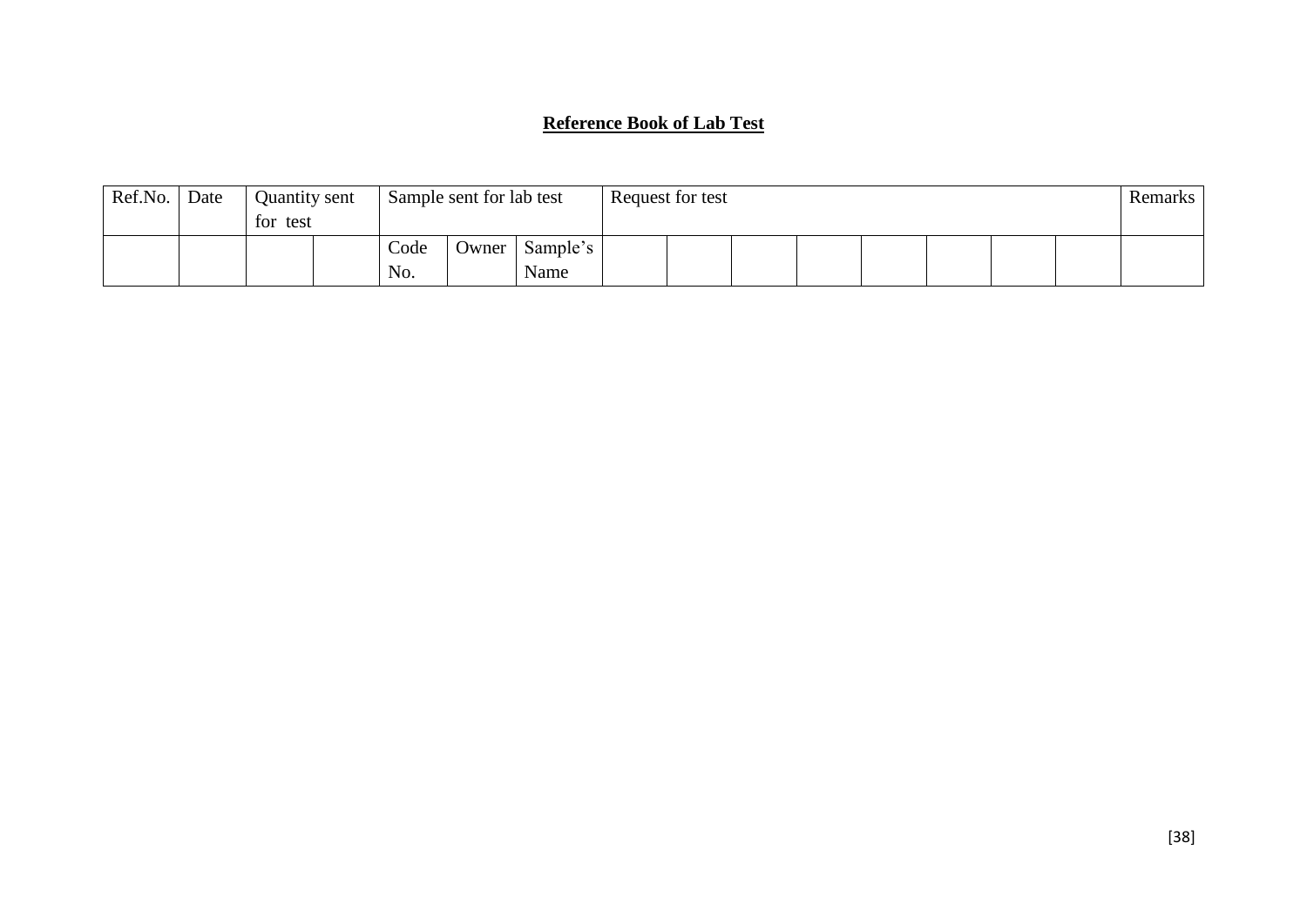## **Sample of Letter Requesting for Lab Test of Quality**

Date:

The Director General, Department of Plant Resources, Thapathali, Kathmandu.

## **Subject: Request for Test of Quality of Attached Sample**

The quality of the attached samples are required to be tested for details mentioned hereunder for purposes of the collective trademark label provided by this Committee; therefore, I request you to conduct the tests and provide the results thereof at the earliest.

Details:

|    |               | S. No.   Name and Code   Details to be Examined | Quantity | Remarks |
|----|---------------|-------------------------------------------------|----------|---------|
|    | No. of Sample |                                                 |          |         |
|    |               |                                                 |          |         |
|    |               |                                                 |          |         |
| 02 |               |                                                 |          |         |
|    |               |                                                 |          |         |

Thank you for your co-operation.

## **Coordinator,**

**Collective Trademark Management Committee**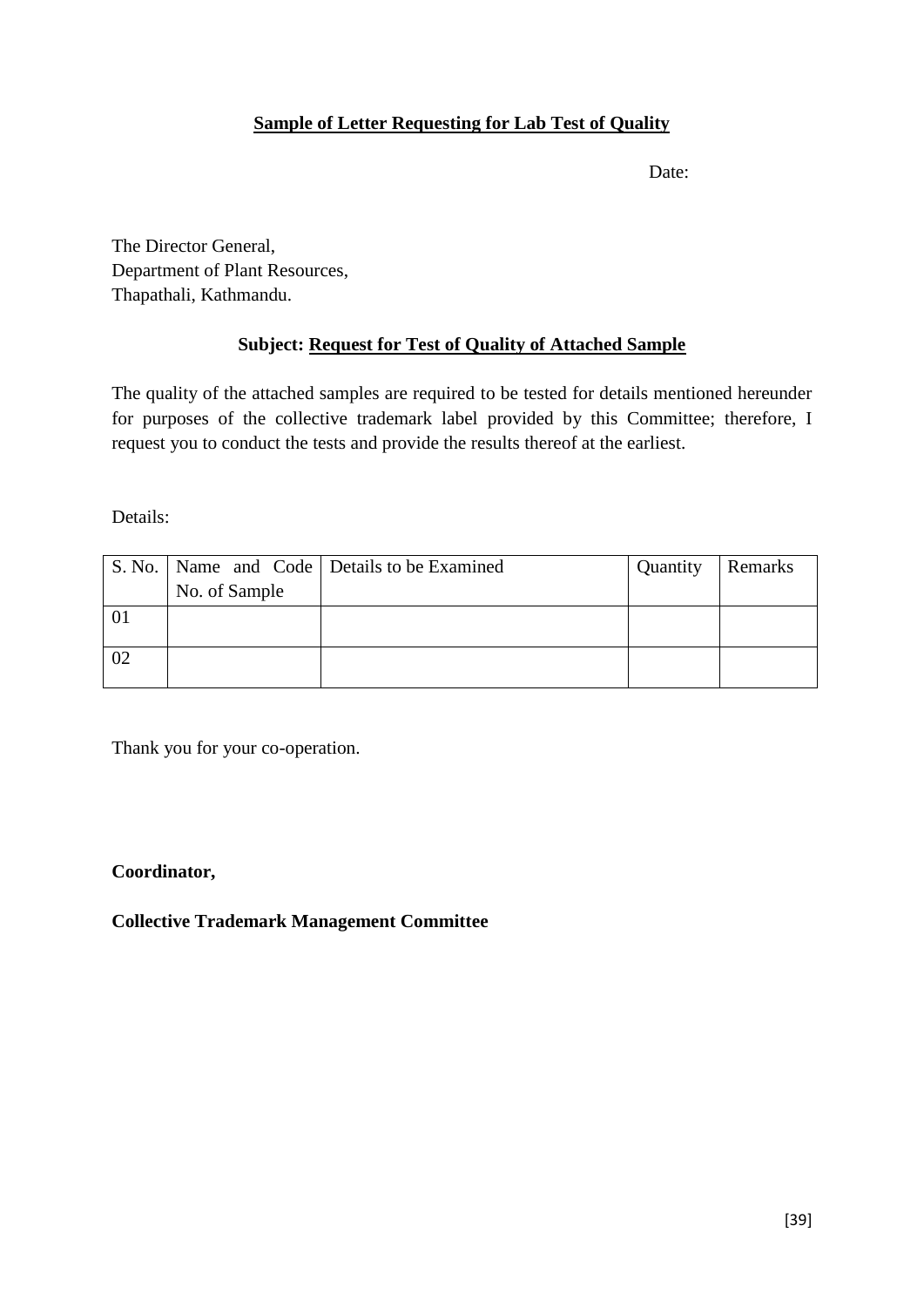## **Schedule- 18 Ledger of Collective Trademark Hologram's User**

| Name of organisation :    | Association membership No.:              |
|---------------------------|------------------------------------------|
| Address of organisation : | Date of membership enrolment :           |
| Type of organisation :    | Authority where business is registered : |
| Phone:                    | Registration date:                       |
| Fax:                      | Registration number:                     |
| Email/website:            | <b>Permanent Account Number.:</b>        |
| Contact person :          |                                          |
| Mobile no.:               |                                          |

|             | Description of sample testing<br>Sample |   |                   |         | Description of<br>For Export |        |              | Type of | Description of hologram |      |       |                         |       | Used    |           | Remaining     |                | Remarks |  |  |  |  |
|-------------|-----------------------------------------|---|-------------------|---------|------------------------------|--------|--------------|---------|-------------------------|------|-------|-------------------------|-------|---------|-----------|---------------|----------------|---------|--|--|--|--|
| description |                                         |   | goods using label |         |                              |        | label issued |         |                         |      |       |                         |       |         |           |               |                |         |  |  |  |  |
| received    |                                         |   |                   |         |                              |        |              |         |                         |      |       |                         |       |         |           |               |                |         |  |  |  |  |
| D           | $\mathbf C$                             | N | Dis-              | Organi- | Result                       | Detail | Na-          | Si      | Quan-                   | Cou- | Quan- | $\mathrm{T}\mathrm{M}/$ | Date  | Initial |           | Curren-       |                |         |  |  |  |  |
|             | $\mathbf{O}$                            | a | patch             | sation  | Receipt                      | of     | me           | ze      | tity                    | ntry | tity  | Quantity                | of    | Stock   |           | tly           |                |         |  |  |  |  |
|             | d                                       | m | Date              |         | Date                         | Result |              |         |                         |      |       |                         | Issue |         |           | <b>Issued</b> |                |         |  |  |  |  |
| e           | e                                       | e |                   |         |                              |        |              |         |                         |      |       |                         |       |         |           |               |                |         |  |  |  |  |
|             |                                         |   |                   |         |                              |        |              |         |                         |      |       |                         |       |         |           |               |                |         |  |  |  |  |
|             | N                                       |   |                   |         |                              |        |              |         |                         |      |       |                         |       |         |           |               |                |         |  |  |  |  |
|             | О.                                      |   |                   |         |                              |        |              |         |                         |      |       |                         |       |         |           |               |                |         |  |  |  |  |
|             |                                         |   |                   |         |                              |        |              |         |                         |      |       |                         |       | Quan-   | No        | Quan-         | N <sub>o</sub> |         |  |  |  |  |
|             |                                         |   |                   |         |                              |        |              |         |                         |      |       |                         |       | tity    | $\bullet$ | tity          | $\bullet$      |         |  |  |  |  |
|             |                                         |   |                   |         |                              |        |              |         |                         |      |       |                         |       |         |           |               |                |         |  |  |  |  |
|             |                                         |   |                   |         |                              |        |              |         |                         |      |       |                         |       |         |           |               |                |         |  |  |  |  |
|             |                                         |   |                   |         |                              |        |              |         |                         |      |       |                         |       |         |           |               |                |         |  |  |  |  |
|             |                                         |   |                   |         |                              |        |              |         |                         |      |       |                         |       |         |           |               |                |         |  |  |  |  |
|             |                                         |   |                   |         |                              |        |              |         |                         |      |       |                         |       |         |           |               |                |         |  |  |  |  |
|             |                                         |   |                   |         |                              |        |              |         |                         |      |       |                         |       |         |           |               |                |         |  |  |  |  |